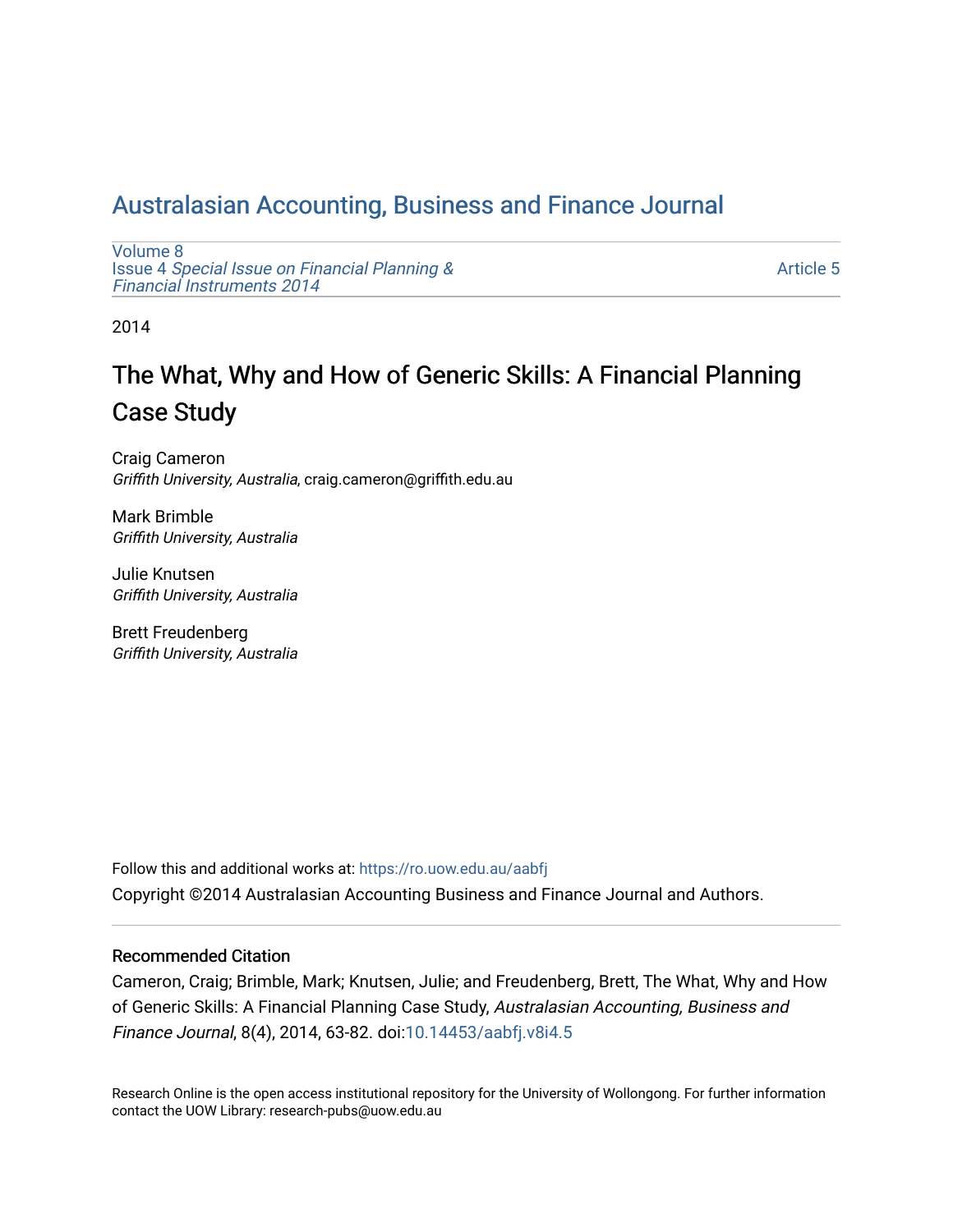## The What, Why and How of Generic Skills: A Financial Planning Case Study

## **Abstract**

Financial planning in Australia is moving away from its traditional characterisation as an "industry" and towards a "profession". A key feature of any profession is an educational framework that facilitates the development of technical knowledge and generic skills by students so that they can successfully transition into the workplace. The Australian Securities and Investments Commission (ASIC) is currently reviewing changes to that educational framework (ASIC 2011; ASIC 2013), while the Financial Planning Association (FPA) has recently introduced revised and enhanced educational requirements through the Financial Planning Education Council (FPEC) (FPA 2010; FPEC 2012). Stakeholder input will be critical for the development of financial planning education programs that meet the higher standards of a profession. In particular, what are the generic skills needed by financial planners; and which are currently seen to be most deficient? This paper is an instrumental case study involving interviews with 24 financial planning firms which explore the what, why and how of generic skills. This qualitative study provides a greater insight into generic skills by identifying skill importance and deficiency, as well as possible solutions to assist with the financial planning industry moving to a profession.

## Keywords

generic skills; financial planning; profession; graduates; educational framework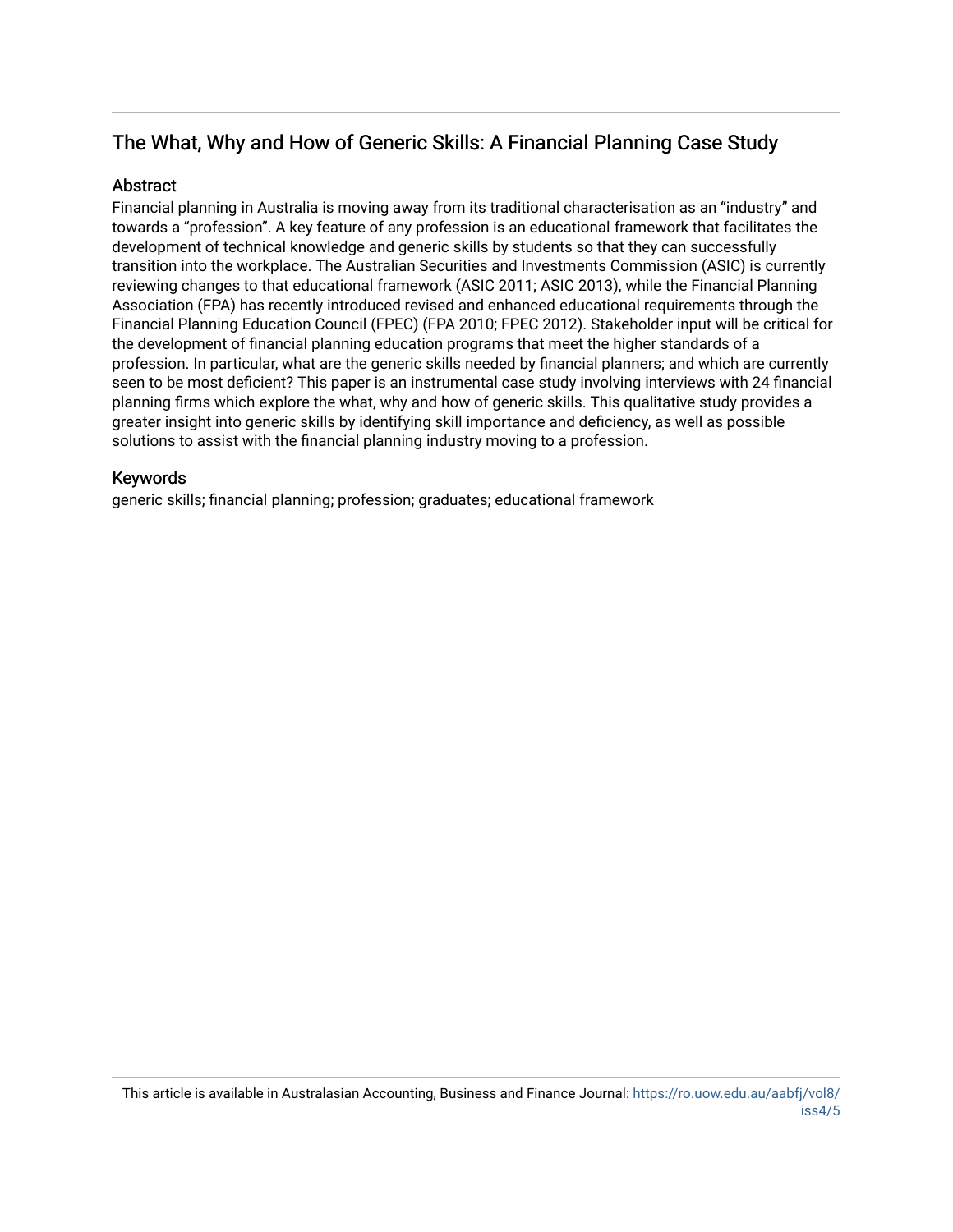

# **The What, Why and How of Generic Skills: A Financial Planning Case Study**

**Craig Cameron1, Mark Brimble, Julie Knutsen & Brett Freudenberg, Griffith University** 

## **Abstract**

Financial planning in Australia is moving away from its traditional characterisation as an "industry" and towards a "profession". A key feature of any profession is an educational framework that facilitates the development of technical knowledge and generic skills by students so that they can successfully transition into the workplace. The Australian Securities and Investments Commission (ASIC) is currently reviewing changes to that educational framework (ASIC 2011; ASIC 2013), while the Financial Planning Association (FPA) has recently introduced revised and enhanced educational requirements through the Financial Planning Education Council (FPEC) (FPA 2010; FPEC 2012). Stakeholder input will be critical for the development of financial planning education programs that meet the higher standards of a profession. In particular, what are the generic skills needed by financial planners; and which are currently seen to be most deficient? This paper is an instrumental case study involving interviews with 24 financial planning firms which explore the what, why and how of generic skills. This qualitative study provides a greater insight into generic skills by identifying skill importance and deficiency, as well as possible solutions to assist with the financial planning industry moving to a profession.

**Key Words:** generic skills; financial planning; profession; graduates; educational framework

**JEL Classification:** I21; I29

 $\overline{a}$ 

<sup>1</sup> *craig.cameron@griffith.edu.au*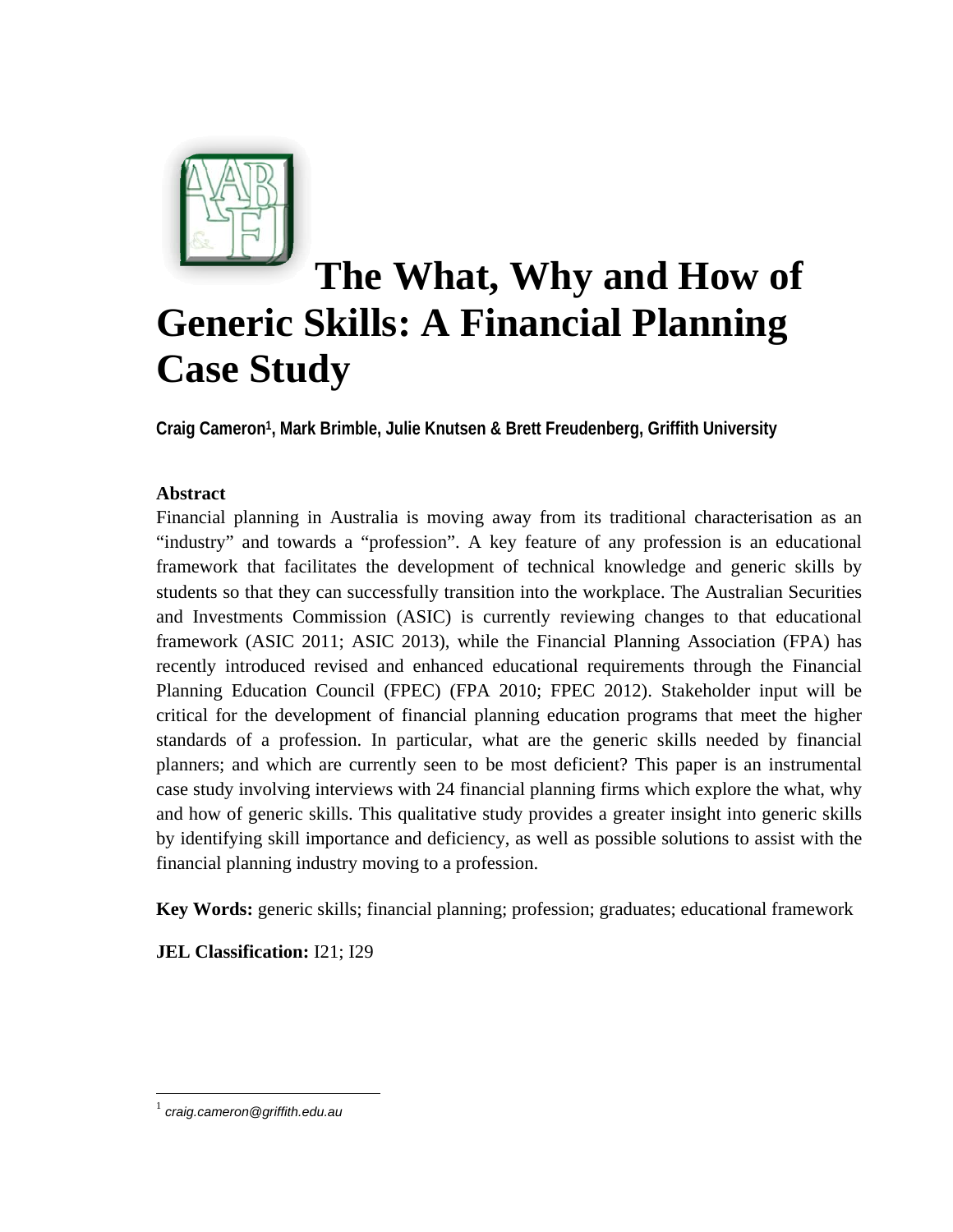## **INTRODUCTION**

A key component of financial planning moving away from an "industry" and towards a "profession" in Australia is an educational framework<sup>2</sup> which facilitates the development of both technical knowledge and generic skills. Technical knowledge represents knowledge about a particular discipline area (such as superannuation) whereas generic skills are not discipline-specific and can be applied to a variety of contexts, including higher education and the workplace (Bennett, Dunne & Carre 1999). Educational standards have traditionally failed to keep pace with the growth of financial planning services and the growing complexity of technical knowledge and generic skills required. The Australian Securities and Investments Commission (ASIC) attempted to standardise entry requirements through PS 146 (now RG 146). However, the large volume of participants and commercial pressures to provide faster and cheaper educational programs led to incoherency (FPA 2009). In response, the Financial Planning Association (FPA) formed the Financial Planning Education Council (FPEC). FPEC released a curriculum and accreditation framework in 2012 which established degree level studies in financial planning and accreditation processes for providers as the requirement for membership of the professional body (FPA 2010; FPEC 2012). ASIC also released CP 153 which details an assessment and professional development framework for financial advisors (ASIC 2011). This was followed by a consultation paper that proposes a move to AQF level 7 (Bachelor level) by 2019 for RG146 training standards. These developments highlight the push for higher education standards across the sector. However, there is little agreement between stakeholders with the FPA/FPEC proposals not aligning with the proposed RG146 framework which remains product area based and in a competency, rather than professional standards, framework. This is further exacerbated by the changes necessitated by the socalled Future of Financial Advice reforms which are changing planning practice and may lead to additional skill and knowledge requirements.

In terms of generic skills in financial planning there has been little scholarly attention. The main exception is Jackling and Sullivan (2007) who undertook a quantitative study of skill importance and competency of financial planners. In a survey distributed to FPA members, respondents were asked two questions: (a) which skills are perceived as the most important for career success by financial planners? (skill importance); and (b) How do financial planners rate the standards of technical and behavioural (generic) skill acquisition of recently qualified financial planners recruited in the past three years? (Competency). This revealed that listening skills were ranked the most important skill, with the greatest skill deficiencies in listening and questioning skills (behavioural) and superannuation and retirement planning (technical) (Jackling & Sullivan 2007). The findings confirmed anecdotal evidence and industry surveys highlighting skill deficiencies in financial planners.

This paper expands the literature on generic skills in financial planning education through a qualitative study of 24 financial planning firms that had recently recruited an intern and/or a graduate completing a degree in financial planning. During semi-structured interviews, financial planners and practice managers were asked to select the three most important skills sought when recruiting graduates or interns and the three skills that interns/graduates are most deficient in. The study then moves beyond the "what" of generic skill importance and competency addressed by Jackling and Sullivan (2007) to the "why".

<sup>&</sup>lt;sup>2</sup> The professional education framework refers to the entry and ongoing educational requirements for practitioners articulated through a knowledge and skills framework.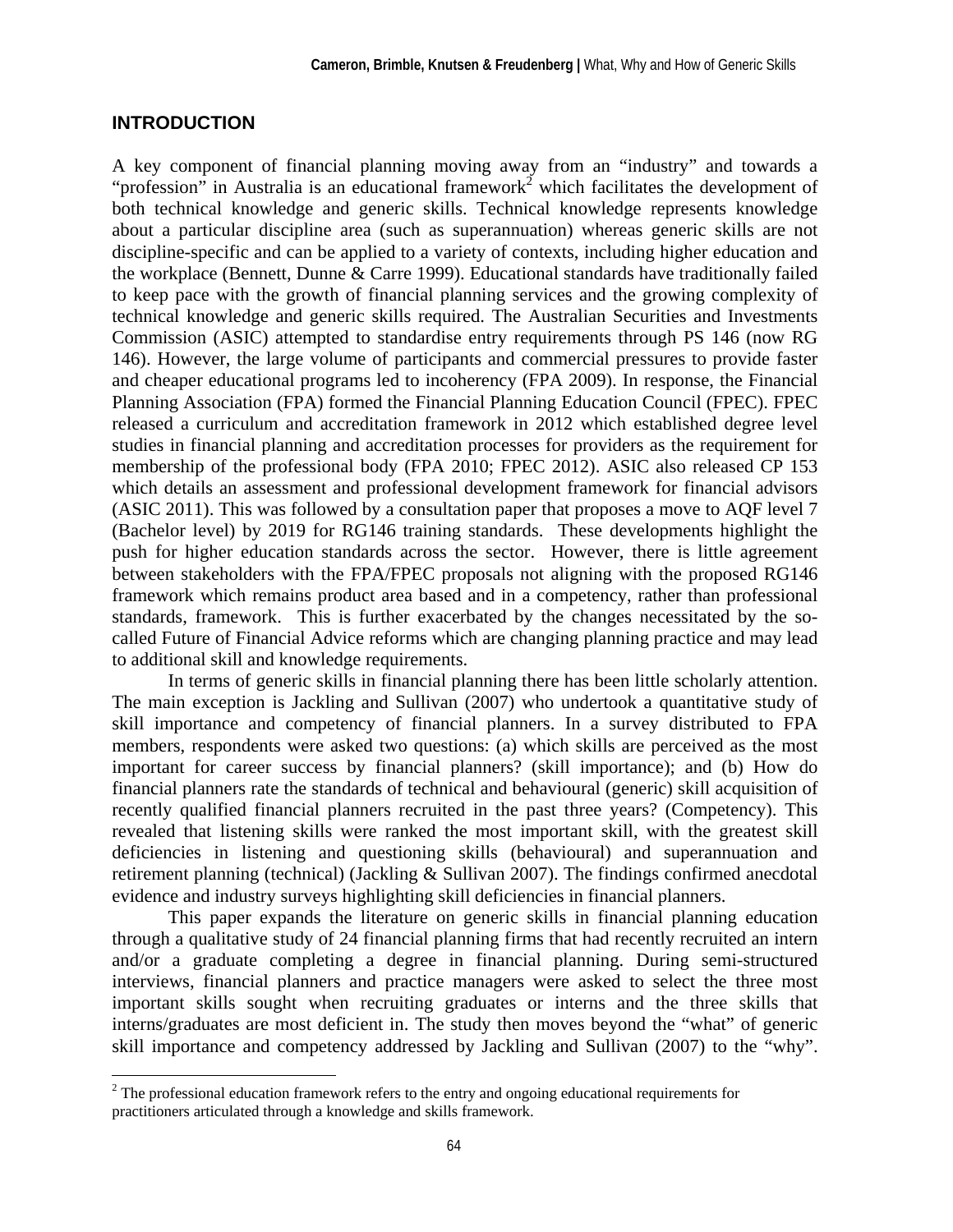Respondents were asked why they selected the three skills as most important and most deficient. This contextualises generic skills by enabling employers to ascribe their meanings to those skills (Tempone et al. 2012). The study provides a third dimension to generic skills by seeking industry input on "how" generic skills could be incorporated in education programs to address the skill deficiencies. In particular, respondents were asked to draw on their own education experiences (including continuing professional development) and identify learning activities that could improve the generic skills of interns or graduates. It is argued that this rich qualitative data can make an important contribution to the formulation of an education framework that equips students with the skills required to be successful financial planning professionals.

The next section of the article provides a theoretical background to the generic skills debate in higher education generally, before addressing the literature specific to financial planning education. This is followed by the research method and qualitative case study which addresses three broad research questions: (i) what are the three most important generic skills when hiring a graduate and why?; (ii) what are the three skills that graduates are most deficient in and why?; and (iii) what learning activities would financial planning firms incorporate into a course that entails generic skills? The article concludes with a discussion of the limitations and potential for future research.

## **THEORETICAL BACKGROUND**

## **Generic Skills in Higher Education**

The generic skills debate in higher education has been characterised by: issues of definition; industry concerns about the generic skill levels of graduates; and studies which support as well as attempt to address those industry concerns. The proliferation of terms used to describe generic skills such as "transferable", "employability", "graduate", "employment related" and "professional" has created confusion about its definition (Bennett et al. 1999; Barrie, Hughes & Smith 2009). For example Dacre Pool and Sewell (2007) argue that employability is not a skill in itself but is a combination of career development learning, work and life experience, technical knowledge, generic skills and emotional intelligence. To minimise any such confusion in this study, the following definition is adopted from Bennett, Dunne and Carre (1999):

'The skills which can support study in any discipline, and which can potentially be transferred to a range of contexts, in higher education or the workplace' (p76).

Not only are generic skills transferable, but they are essential in enabling students to apply their technical or discipline specific knowledge to a range of contexts (Jackson 2013).

Student self-efficacy has an important relationship with generic skills. Students may possess the generic skill but not the self-efficacy to properly apply that skill when completing a task. Definitions of self-efficacy commonly stem from the seminal research of Bandura (1977, 1982). An individual's self-efficacy represents their self-confidence in their ability to organise and execute a course of action to obtain certain outcomes. Self-efficacy can be changed by learning from mastery experiences, social modelling and persuasion (Gist & Mitchell 1992). There is broad agreement that a higher level of student self-efficacy in generic skills correlates to improved work-readiness and enables students to make meaningful judgements of their actual skill levels (Sugara, Suzuki & Boland 2010; Duijnhouwer, Prins & Stoking 2012; Hassall et al. 2013). For example Freudenberg et al. (2008) found that a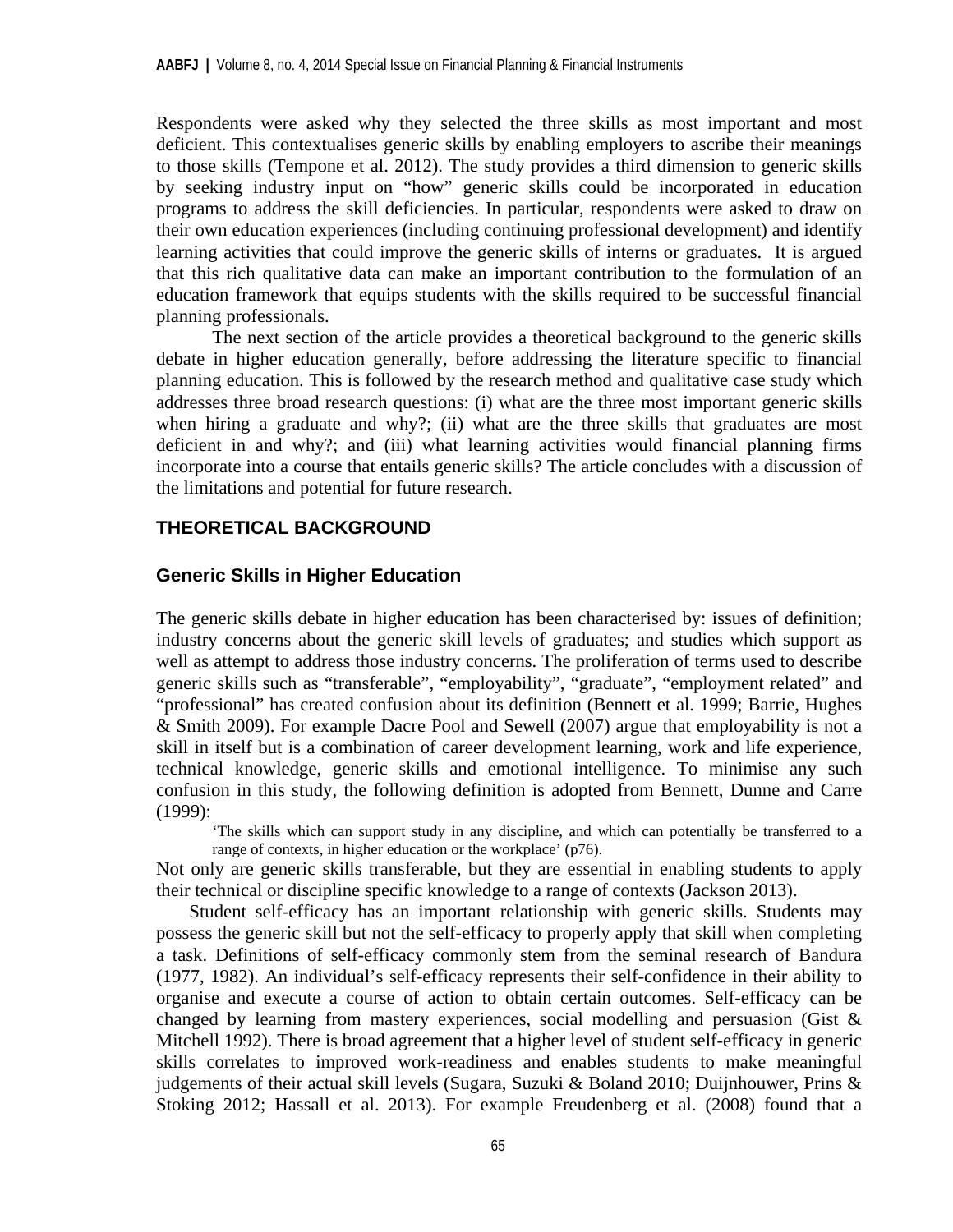student-industry conference, a mastery experience supported by generic skills training and social modelling, improved the self-efficacy of accounting and financial planning students in communication and interpersonal skills.

## **Skills-Expectation Gap**

For the past twenty years professional associations, academics and employers have driven the generic skills debate in higher education by articulating the generic skills required of graduates, the importance of those skills and the skill deficiencies in graduates. The subsequent research has identified industry concerns with the generic skill capabilities of graduates, such that a gap exists between employer expectations and generic skill levels (the "skills-expectation gap") (ACCI & BCA 2002; Precision Consultancy 2007; Kavanagh & Drennan 2008; Tempone et al. 2012). Employers of business graduates have emphasised business awareness, problem-solving, oral and written communication, interpersonal skills and team work as the most important generic skills (Merino 2006; Krause 2007; Kavanagh & Drennan 2008; AAGE 2011). In fact accreditation bodies require universities to include generic skills in the curriculum as part of a quality assurance framework in accounting and business education (AACSB 2013; ICAA & CPA 2012). Despite this, graduates are not meeting employer expectations in the previously mentioned generic skills they deem most important. According to both educators and employers of business graduates, this may be due to the tertiary focus on technical knowledge at the expense of learning activities which promote generic skills development (Kavanagh & Drennan 2008; Jackling & De Lange 2009; Jackson & Chapman 2012).

## **Work-Integrated Learning**

Universities have employed Work Integrated Learning (WIL) activities as a method of bridging the skills-expectation gap (Patrick et al. 2008; Universities Australia 2008). WIL describes any educational activity that integrates formal learning and workplace experience within a curriculum (Atkinson et al. 2005). Cooperative education, practicum, internship, work placement and service learning are commonly cited examples of WIL. A number of studies have identified the positive impact of WIL programs on self-efficacy, career and professional knowledge and generic skills using student self-reported quantitative and qualitative data (Tucker & McCarthy 2001; Freudenberg, Brimble & Cameron 2010; Wilton 2012; Jackson 2013). A study by Wilton (2012) of business and management graduates in the UK found that the "value-add" of a work placement may not necessarily be the greater development of generic skills, but rather personal development in self-confidence (an element of self-efficacy) and a better understanding of the work environment and employer expectations (career and professional knowledge). This finding is supported by contemporary research that WIL programs improve students' professionalism (Jackson & Chapman 2013) and professional understanding (Freudenberg et al. 2010). In particular, the workplace environment offers professional orientation and socialisation (Blackwell et al. 2001) and a space for students to develop their professional identity (Freudenberg, Brimble & Cameron 2009; Trede 2012).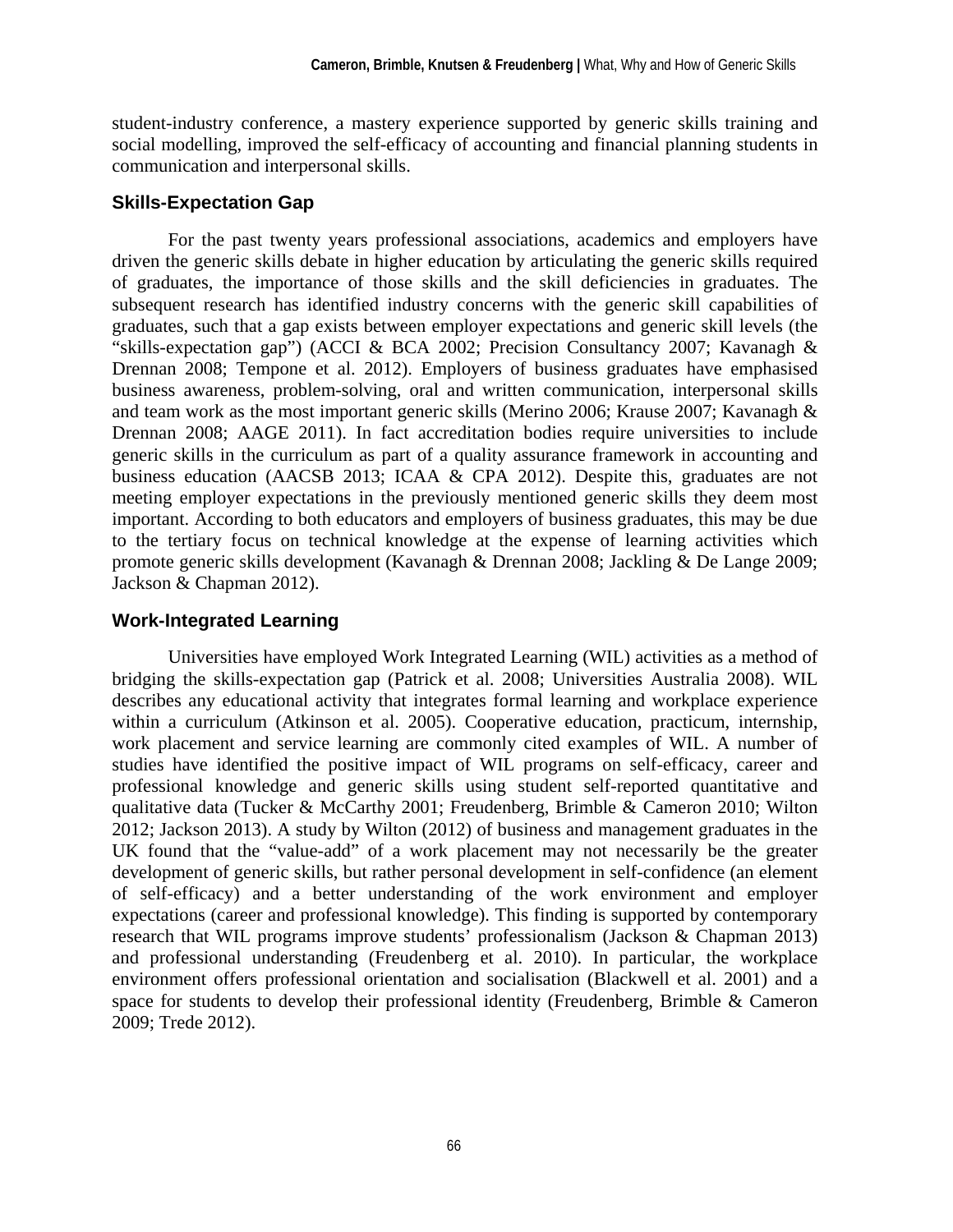## **Generic Skills in Financial Planning Education**

Before the 1990s, little attention was paid to the education standards of new entrants into the financial planning industry (Jackling & Sullivan 2007; Warschauer 2002). In Australia, following the introduction of compulsory superannuation, the volume of superannuation and related financial products being sold created significant growth in the financial planning industry (Jackling & Sullivan 2007). The growth attracted many new entrants, and the potential for increased business followed with employers preferring candidates with strong sales skills over higher education (Cull 2009). The emphasis on sales skills changed in 2002 with the introduction of the *Financial Services Reform Act* (Bruce & Gupta 2011; Cowen, Blair & Taylor 2006). Underpinning these reforms was an acute awareness that quality financial advice required a higher level of education and a wider and more specialised range of skill sets (Jackling & Sullivan 2007; Cowen, Blair & Taylor 2006). In particular, hard skills (i.e. technical and specialised financial knowledge) and soft skills (i.e. cognitive and behavioural) were described as essential foundations for new entrants to the financial planning field (Bruce & Gupta 2011; Jackling & Sullivan 2007). These skills were enforced under the Regulatory Guideline 146 (RG146) as the minimum educational standards required for those providing financial planning and product advice (ASIC 2009).

There is agreement that RG146 has been the catalyst for standardising the skill requirements for financial planners (FPA 2009; ICAA 2007). However, ASIC investigations revealed deficiencies in the quality of financial advice (ASIC 2003; 2006; 2011), with each investigation referring to inadequate adviser skills as the source of the problem. The FPA and the Institute of Chartered Accountants in Australia (ICAA) subsequently contended that skill sets defined by RG146 have not facilitated the provision of quality advice and not addressed the changing financial needs of Australians (FPA 2009; ICAA 2007). Following their investigations, ASIC released Consultation Paper 153 (CP 153) calling for industry feedback on the raising of minimum education standards to the degree level, greater emphasis on continuing professional education and national examinations for advisers (ASIC 2011). A further consultation paper (CP212) was recently released that proposes to increase the qualification level of the training standards (to Bachelor level) and also extend the breadth of the knowledge components.

Despite the concerted efforts of stakeholders to strengthen the educational framework for financial planning, the debate concerning the generic skills and attributes considered critical for a new generation of financial planners continues. The FPA's position is that new entrants to the industry need well developed financial and analytical skills, critical thinking faculties and ethical questioning techniques which prepare them for complex client relationships (FPA 2009). Martin (2007) and Rossetto and Murphy (2010) identified written and oral communication as critical generic skills for financial planning advice and analysis. Purnell and Levy (2011) described more specific key attributes which included the ability to gather information, to understand a client's needs and be able to articulate the value of professional financial advice in a complex world of regulation, tax laws and financial product features. In the United States, Goetz et al (2005, 2011) has advocated professional practice courses which entail education in generic skills such as negotiation, networking, CV writing, business communication, client management and career planning, as well as professional certification in financial planning exams in order to improve student employability. Furthermore, while the previously mentioned Financial Planning Education Council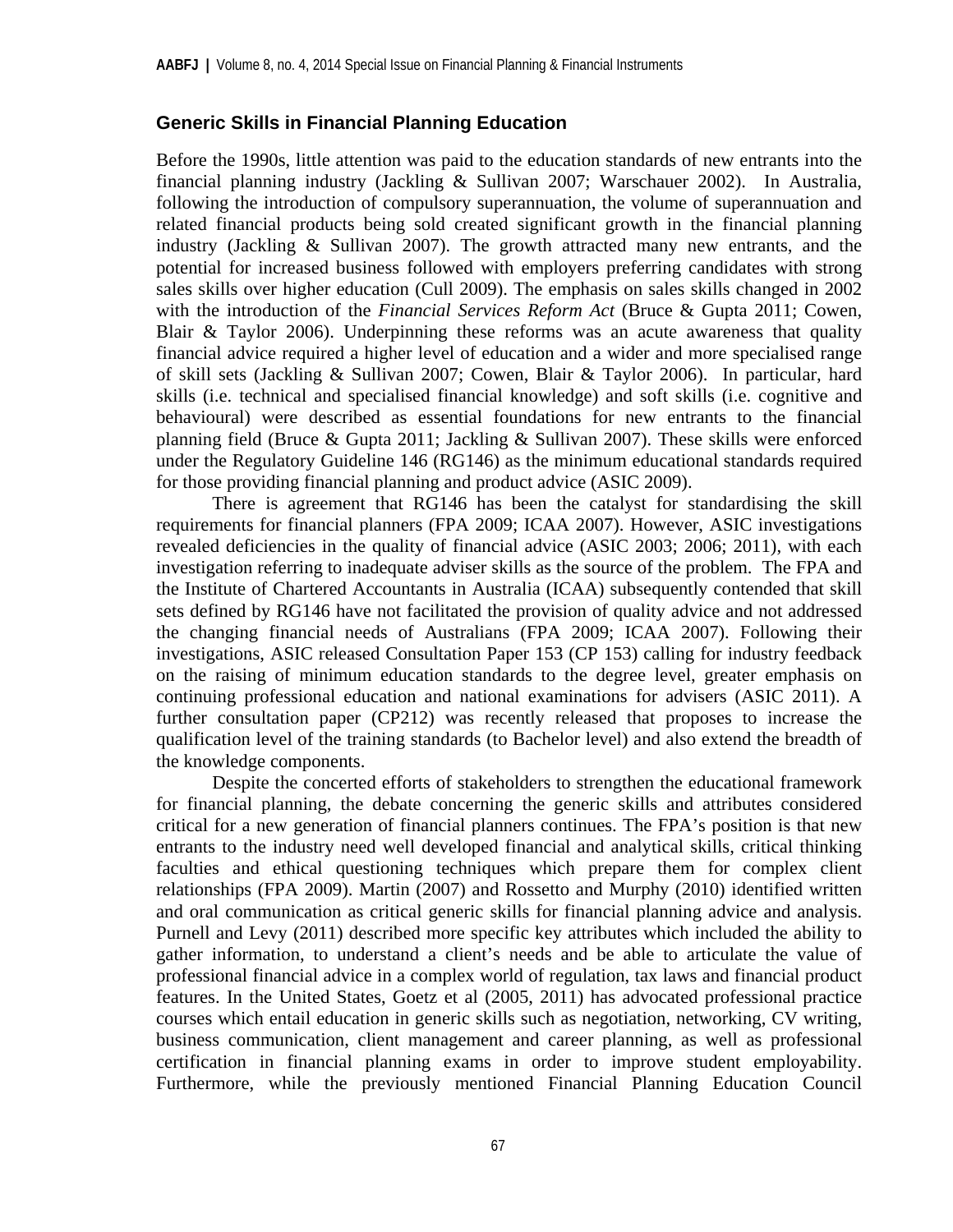framework sets a national curriculum for financial planning, it does not go so far as to set a detailed generic skills matrix.

The most comprehensive study of generic skills in financial planning from a stakeholder perspective is Jackling and Sullivan (2007). The research design involved a survey instrument mailed out to financial planners registered as FPA members. A total of 162 respondents ranked a set of ten technical and generic skills from 1 (least important) to 10 (most important). Listening skills were rated as the most important skill [mean  $= 8.53$ ], followed by oral communication [7.22] and questioning technique [6.46]. The least important skill was "awareness social and ethical problems" [2.53]. The research findings on skill deficiency involved the measurement of two variables (importance and competency) on a five point Likert Scale and calculation of their respective means for each skill. This meant that the authors could undertake paired-sample t-tests to assess the statistical significance of the difference between means. The mean difference demonstrated the "gap" or skill deficiency. The greatest generic skill deficiencies were listening skills (0.97 mean difference), questioning technique (0.90) and time management (0.70).

Jackling and Sullivan made a valuable contribution to the literature by identifying skill importance and deficiency in financial planning. Nevertheless the quantitative research design prevented the authors from obtaining a richer understanding of the phenomenon being studied – generic skills. For example, qualitative research would have enabled the authors to study the meanings financial planners ascribed to each of the ten skill sets and identify which aspects of listening skills and questioning technique were important and/or deficient. In addition, we are more specific with our sampling to ensure that the interviewees' comments are based on experiences with students completing financial planning degrees, which traditionally has not been the case.

The study in the sections which follow extend this research by gaining a deeper understanding of the 'what', 'why' and 'how' of generic skills. We argue that knowing both the 'what' and the 'why' of generic skills is critical in determining 'how' financial planning education can deliver a curriculum which equips graduates with the generic skills necessary to offer professional advice to their clients.

## **RESEARCH METHOD**

The case study was carried out as part of an annual industry review of a professional business degree offered by an Australian university (the Professional Degree). Students enrol in a financial planning and/or accounting major, study full time for one year on a trimester basis and then complete a two year paid internship whilst studying part time in their second and third years. During the three year degree, students participate in a continuing professional development program (PD Program) designed to improve their generic skills and selfefficacy. The Professional Degree has been previously described and examined in the literature from a student (Freudenberg et al. 2009, 2010) and stakeholder perspective (Brimble et al. 2012).

To build upon this knowledge base an instrumental case study design was adopted in order for the authors to obtain a rich understanding of generic skills from a stakeholder perspective (Stake 1995). Industry partners who had employed one or more interns and/or participated in the PD Program were contacted to participate in the study. A total of 42 industry partners comprising of practice managers, Human Resource managers and accounting and financial planning professionals participated in semi-structured interviews of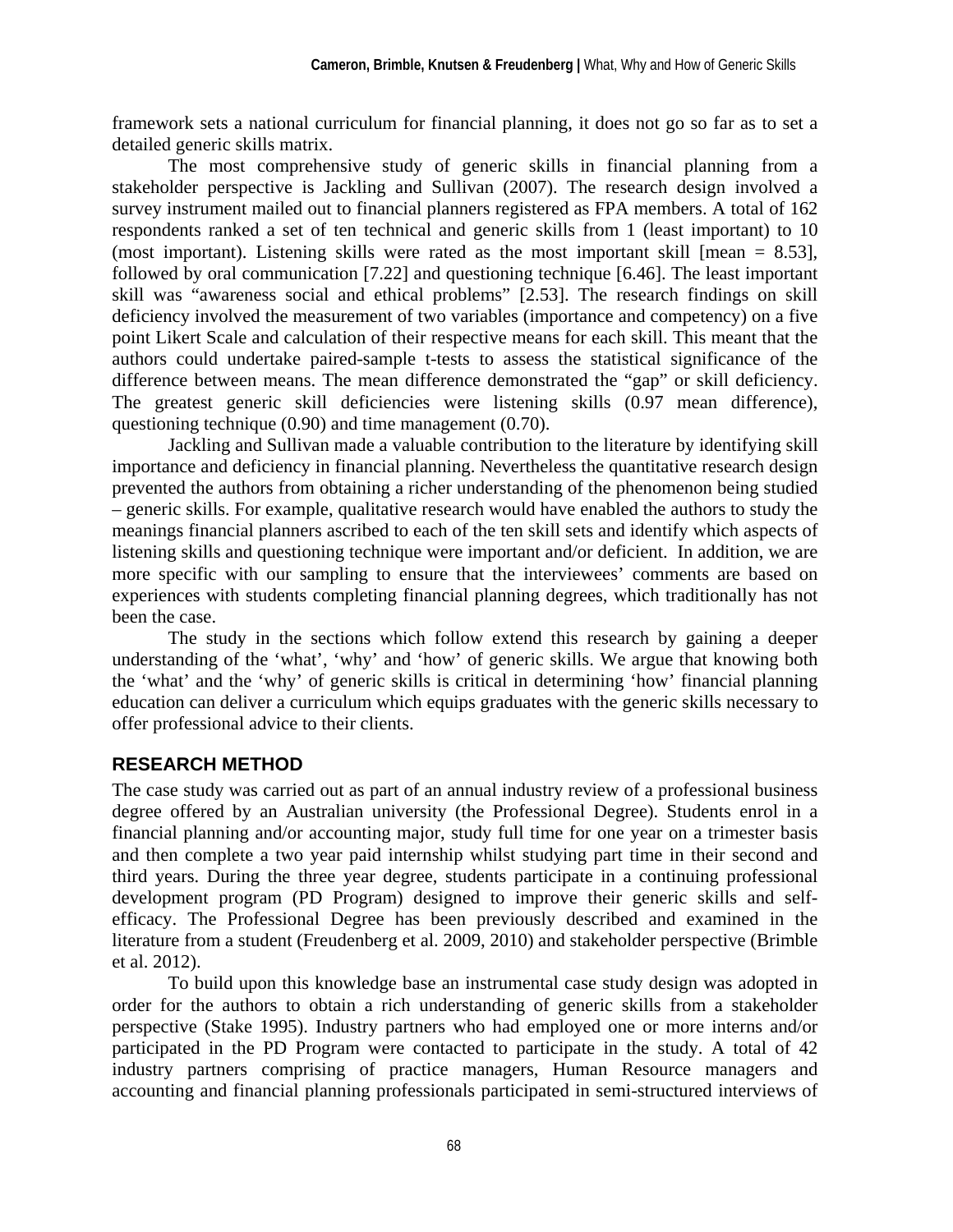between 15 to 60 minutes. To ensure consistency one of the authors conducted all of the interviews. The interview questions (IQ) relevant to this study were:

- (i) IQ 1: From the 9 generic skills areas on the sheet, what are the three most important skills you seek when recruiting interns (if interns) /graduates (if no interns)? Why? (Skill Importance);
- (ii) IQ 2: From the 9 generic skills areas, which three skills are the intern students (if interns) / graduates (if no interns) most deficient in? Why? (Skill Deficiency) and
- (iii) IQ 3: If you could construct a course dealing with professional skills as opposed to technical skills (or theoretical knowledge), what learning activities would you suggest be included to improve your graduates/interns' skills? (Learning Activities to Improve  $\text{Skills}$ <sup>3</sup>

The nine generic skills listed were: interpersonal; oral communication; self-management; problem solving; conceptual and analytical; teamwork; information literacy; written communication; and learning and adaptability. These were selected from prior literature (Lizzio & Wilson 2004) and consistent with the set employed in Freudenberg et al (2010) which examined accounting and financial planning students' perceptions of their skill development. Industry partners also had the option of providing additional skills not covered. If industry partners queried the meaning of skills, the interviewer relied on the behaviourally specific statements from a survey instrument used in the previous quantitative research (Lizzio & Wilson 2004). The requirement of participants to select three and not one important skill and skill deficiency enabled the authors to identify themes and explore them in the section "Results and Discussion". This section, which follows the descriptive statistics, is organised according to the three interview questions addressing skill importance, skill deficiency and learning activities to improve skills (IQ 1, 2 and 3). In the case of skill importance and skill deficiency, the quantitative data is tabled according to frequency with the qualitative data from the four highest frequencies explored to tease out the reasons why those skills were most important or deficient. With respect to IQ 3, participant responses are categorised by frequency under two broad themes – learning activities and generic skills – with a description of the learning activities recommended by participants to improve graduates' generic skills.

## **Descriptive Statistics**

 $\overline{a}$ 

For the purpose of this study, the 42 industry partners were classified into accounting and financial planning participants. While some industry partners operated a multi-disciplinary practice, in each instance there was a clear majority of accountants or financial planners in the practice which was used as the basis for classification. This resulted in 24 financial planning and 18 accounting firm participants being identified. The descriptive statistics for the financial planners in the sample are set out in Table 2. Rather than provide a definition of financial planner as in Jackling and Sullivan (2007), participants were asked to identify the number of financial planners and paraplanners in their firm so that financial planners were distinguished. The vast majority of participants interviewed were from firms with five or less financial planners (88%), which is consistent with the sample in Jackling and Sullivan (2007). The sample comprised of 19 financial planners (79%) and five practice managers (21%).

 $3$  The remainder of this paper will use the term 'graduate' given that paid internships in financial planning degrees are uncommon in Australian universities.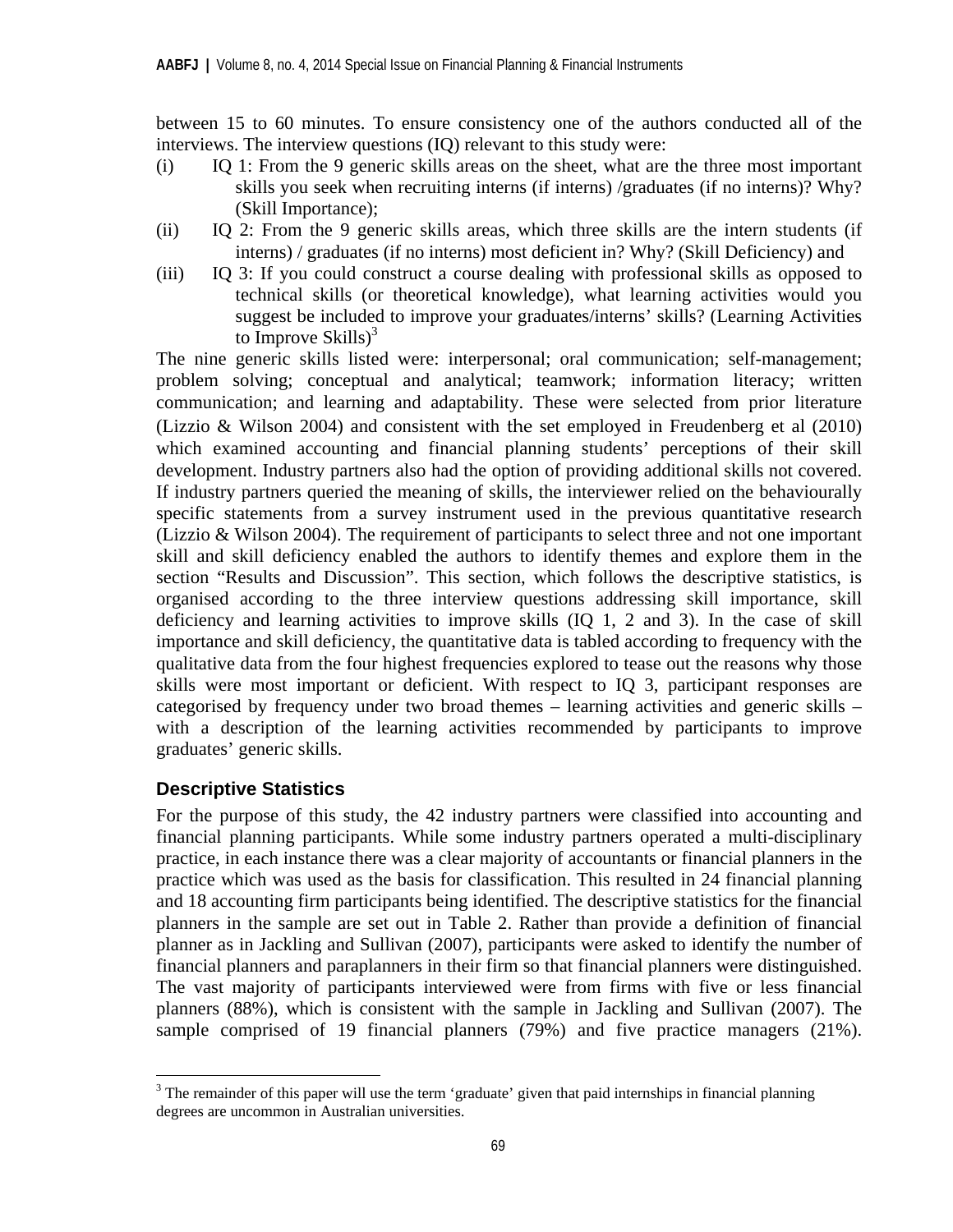Consequently, given the nature and size of the sample a detailed comparative analysis by firm size and occupation is beyond the scope of this study.

| Table 1: Descriptive Statistics - Number of Financial Planners by Firm Participant |  |  |  |  |
|------------------------------------------------------------------------------------|--|--|--|--|
|------------------------------------------------------------------------------------|--|--|--|--|

| Number of financial planners in firm | Frequency |
|--------------------------------------|-----------|
|                                      |           |
|                                      |           |
|                                      |           |
| More than 5                          |           |

## **RESULTS AND DISCUSSION Skill Importance**

The interview responses to IQ 1 - identifying the three most important skills participants seek when recruiting a graduate - were aggregated according to the nine skills and are displayed in Table 2. Based on frequency, the four most important skills (in descending order) were: problem solving; oral communication; interpersonal and learning and adaptability. These results support Jackling and Sullivan's quantitative study in which "listening skills" (interpersonal), "oral communication", "questioning technique" (interpersonal) and "resolve financial problems" (problem solving) were identified as the four most important skills from ten skill sets. Table 2 also shows that one participant provided an additional skill (ethics). Ethical understanding could be considered part of technical knowledge (not covered in the study) and ethical awareness a generic skill. The participant explained the importance of ethics in the context of motivation, that is, the graduate must be motivated to help clients solve their financial problems. The following section explores participant responses as to why problem solving, oral communication, interpersonal and learning and adaptability skills were the most important skills and the meanings they ascribed to those skills.

| <b>Skill</b>                     | <b>Frequency</b> | Participants (%) |
|----------------------------------|------------------|------------------|
| <b>Problem Solving</b>           | 13               | 54               |
| <b>Oral Communication</b>        | 12               | 50               |
| <b>Interpersonal</b>             |                  | 46               |
| <b>Learning and Adaptability</b> |                  | 38               |
| <b>Teamwork</b>                  |                  | 29               |
| Self-management                  |                  | 29               |
| <b>Written communication</b>     |                  | 21               |
| <b>Information Literacy</b>      |                  | 17               |
| <b>Conceptual and Analytical</b> |                  | 13               |
| <b>Ethics</b>                    |                  |                  |

**Table 2: Skill Importance - what are the three most important skills you seek when recruiting graduates?** 

## *Problem Solving*

Three themes underlying problem solving were 'initiative' (9 from 13 responses); 'financial planning role' (2) and 'lateral thinking' (2). It is interesting to note that all 13 responses were from financial planners. This may be explained by the fact that financial planners work with graduates on a daily basis solving problems as opposed to practice managers whose involvement with the graduate is generally related to HR processes. According to the financial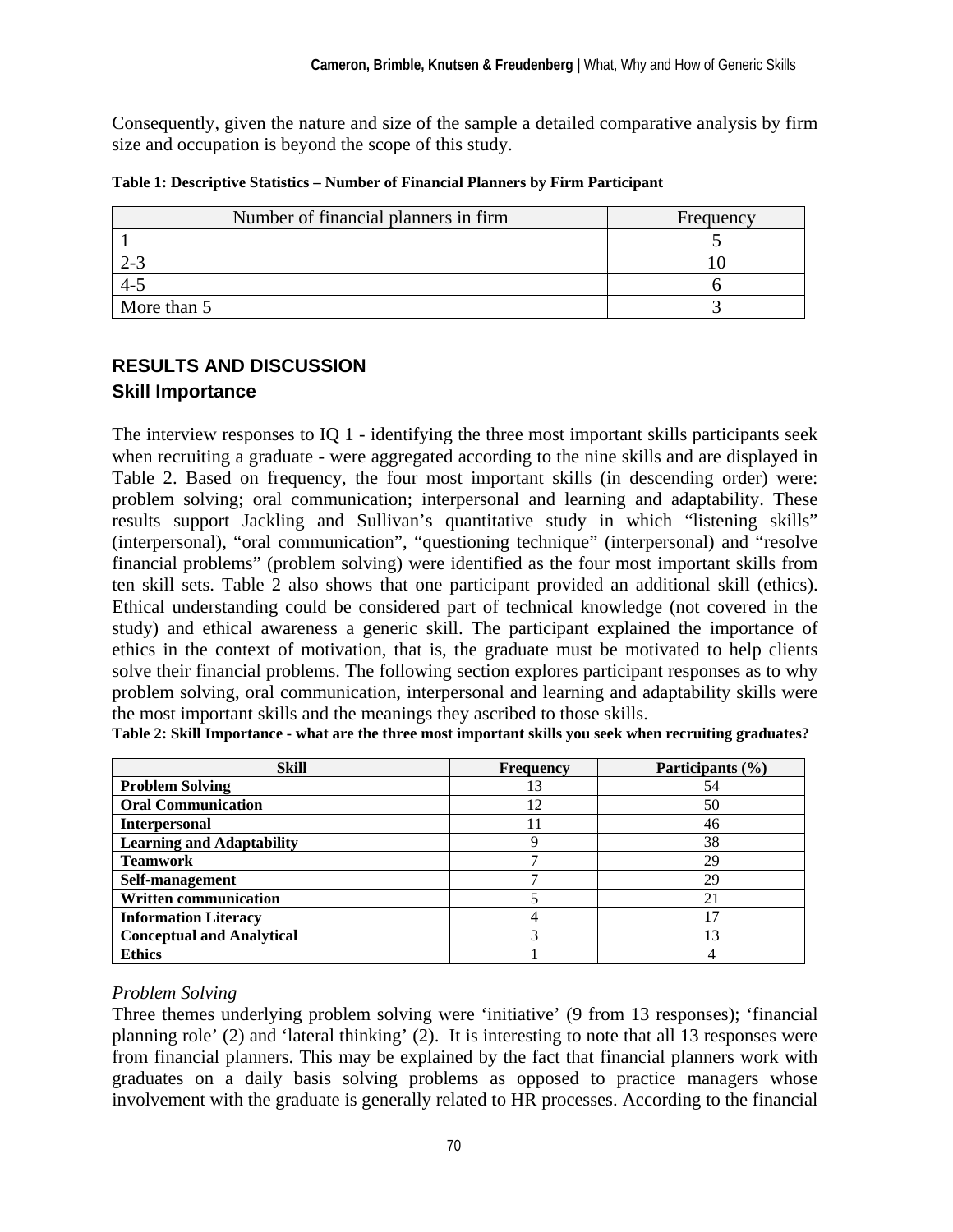planners, initiative required the graduate to approach supervisors with solutions, not just problems. For example:

'I was always taught to bring my boss solutions not problems. There's nothing worse than someone knocking on your door every half hour saying 'what do I do next' or 'how do I do this' or 'what do I do here'. Look at the problem yourself and if you are still stuck come in with a couple of solutions of what you would do.'

Financial planners were not particularly concerned that the solution was incorrect, but that the graduate had demonstrated the initiative to present a solution rather than constantly interrupting their supervisor seeking a solution from them. As one financial planner put it:

'Instead of coming to us with 'what's the solution?' come to us with two solutions of your own. If they are rubbish solutions that's fine - at least they've had a go at trying to solve the problem themselves.'

Two participants explained that problem solving skills were important because this was the role of financial planners, namely to "identify a problem, or fact or circumstance and provide a solution". Nevertheless, initiative took precedence over the role of financial planners. This is not surprising given that graduates are not expected to have the same level of technical knowledge as a financial planner. It appears the participants were more interested in identifying whether the graduate had the initiative required of a financial planner to solve problems. Financial planners also noted that graduates needed to exercise lateral thinking or "thinking outside the box" to solve a problem because "no two things are really ever the same in this industry [and] no two clients will be the same".

#### *Oral Communication*

The four most common themes for oral communication were "client communication" (6 from 12 responses), "occupation" (4) and "confidence" (2). Graduates were required to "interact with", "talk to" and "have a conversation with" clients. Most graduates commence in a customer service role, with client contact generally limited to obtaining client information or receiving instructions over the telephone. Participants saw confidence was crucial in this setting:

'Answering phones for a starter when they are talking to clients, and then relaying that message onto clients or the relevant person in the office. Asking questions really, asking the right sort of things that they need to know at that point rather than accepting what's been said to them and saying yes or no just having that confidence.'

Participant responses concerning confidence are supported by the literature on self-efficacy in oral communication skills (Tucker and McCarthy 2001; Freudenberg et al. 2008; Hassell et al. 2013). Graduates may have acquired oral communication tools during their degree but do not necessarily possess the self-efficacy to effectively use them. Those who judge themselves as inefficacious will avoid activities they perceive exceed their capabilities and until that selfbelief is elevated, that perception will remain their reality (Bandura 1982).

There were opposing views concerning the differentiation of skill importance by occupation. Two participants distinguished financial planners from other occupations. Both participants (financial planners) were forthright in the career prospects of a graduate without proper oral communication skills. For example:

<sup>&#</sup>x27;If they are looking at being a financial planner, and they do not have oral communication skills, the ability to talk to somebody one on one, the ability to present to a group then they are not going to really make it as a financial planner.'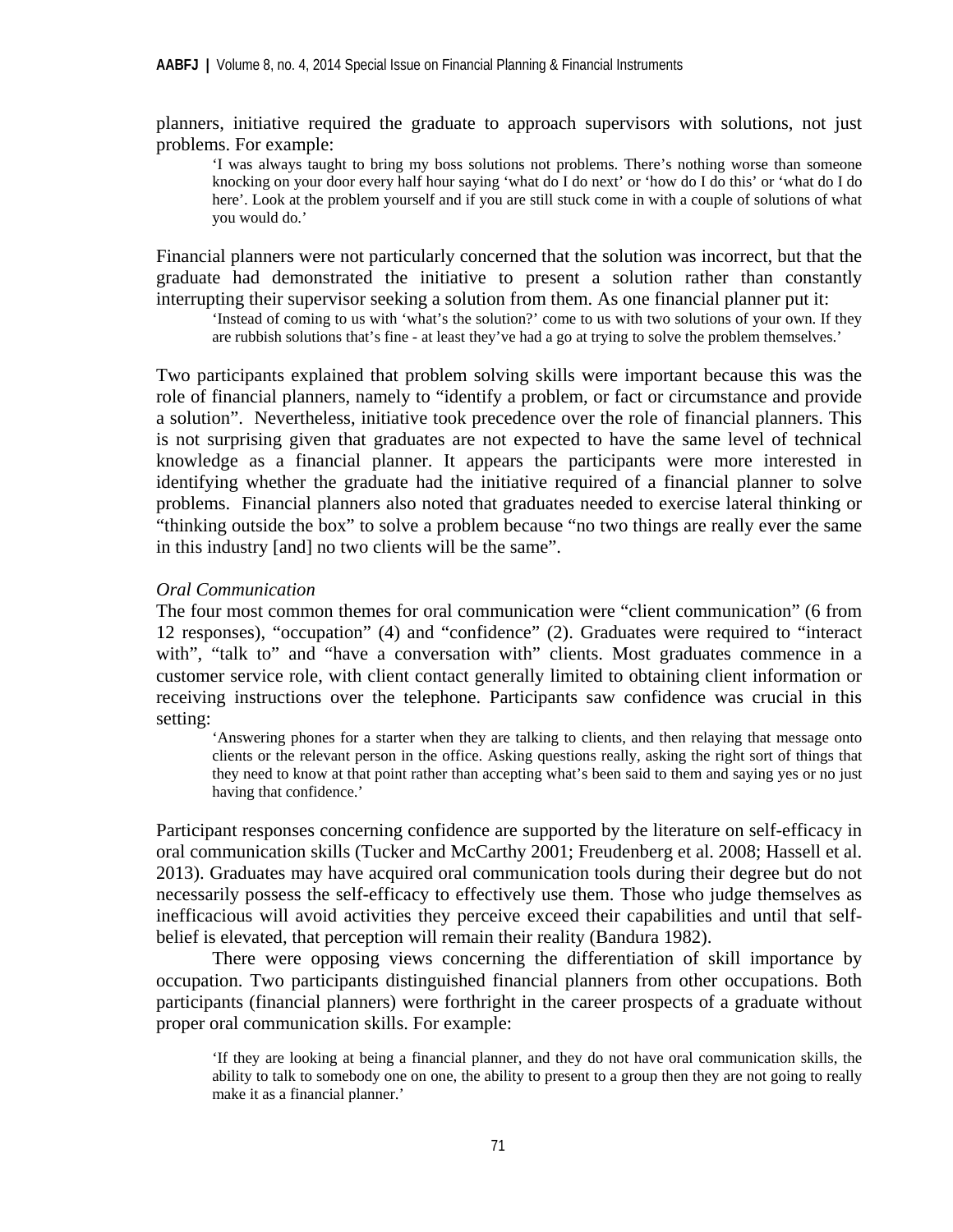The other two participants considered that the importance of oral communication skills was not financial planning specific and was broader. In fact oral communication was "the key to ensuring a successful and effective workplace".

## *Interpersonal Skills*

The two primary themes for interpersonal skills were "relationships" (6 from 11 responses) and "professionalism" (2). It was apparent that participants made the distinction between oral communication and interpersonal skills. As one financial planner noted, "sure you can be a great communicator but to be great at what we do you need to be able to build relationships". The financial planning practice was "all about our relationship with clients". Interpersonal skills such as "when to talk and when to listen" to clients of different types was imperative in developing relationships. Without the ability to build client relationships, participants conceded that "it's going to be an uphill battle regardless of how much they know" and the graduate may be more suited to a paraplanner or analyst position.

Participants acknowledged that relationship building involved both clients and co-workers. The financial planner was part of a team including paraplanners and customer service staff:

'They have to be able to relate to the clients but they also have to be able to come outside and relate to the paraplanners that are reliant on them, the client relationship officers because they work in a team, and if one of those relationships is down then obviously the team suffers and the output doesn't go out.'

The potential domino effect associated with poor co-worker relationships is particularly important given that many financial planning firms can be small. One financial planner used an analogy to illustrate the importance:

'I always use the example of the dinghy … if you've got a big large ship and if you jump up and down in the corner people don't feel it, but when you're in an environment like this then you do. And it has a massive ripple effect.'

A graduate lacking interpersonal skills can undermine the office environment and represent a weak link in the chain that compromises firm reputation and service to the client. For two participants, interpersonal skills were directly related to professionalism: "it's the core of everything we do as professionals". Clients expect when entering the firm office that it is a professional environment and as such, graduates will possess good interpersonal skills.

## *Learning and Adaptability*

"Willingness to learn" (3 from 9 responses), "processes" (4) and "application of workplace learning" (2) were the three common themes associated with learning and adaptability skills. In a financial planning environment characterised by new products, pricing models and regulations "you have to be able to adapt to what's happening in our industry and learn". As one financial planner put it:

'If you don't embrace the word change you will fall by the wayside because I've seen it with the older advisors – they put brick walls up, I don't want to do an SOA because I've never done one before.'

Two practice managers focused on the importance of graduates applying their workplace learning. They distinguished application of workplace learning from problem solving. Graduates who were unable to solve a problem sought advice and feedback about the solution and applied it the next time they encountered the problem: "that to me is not problem solving.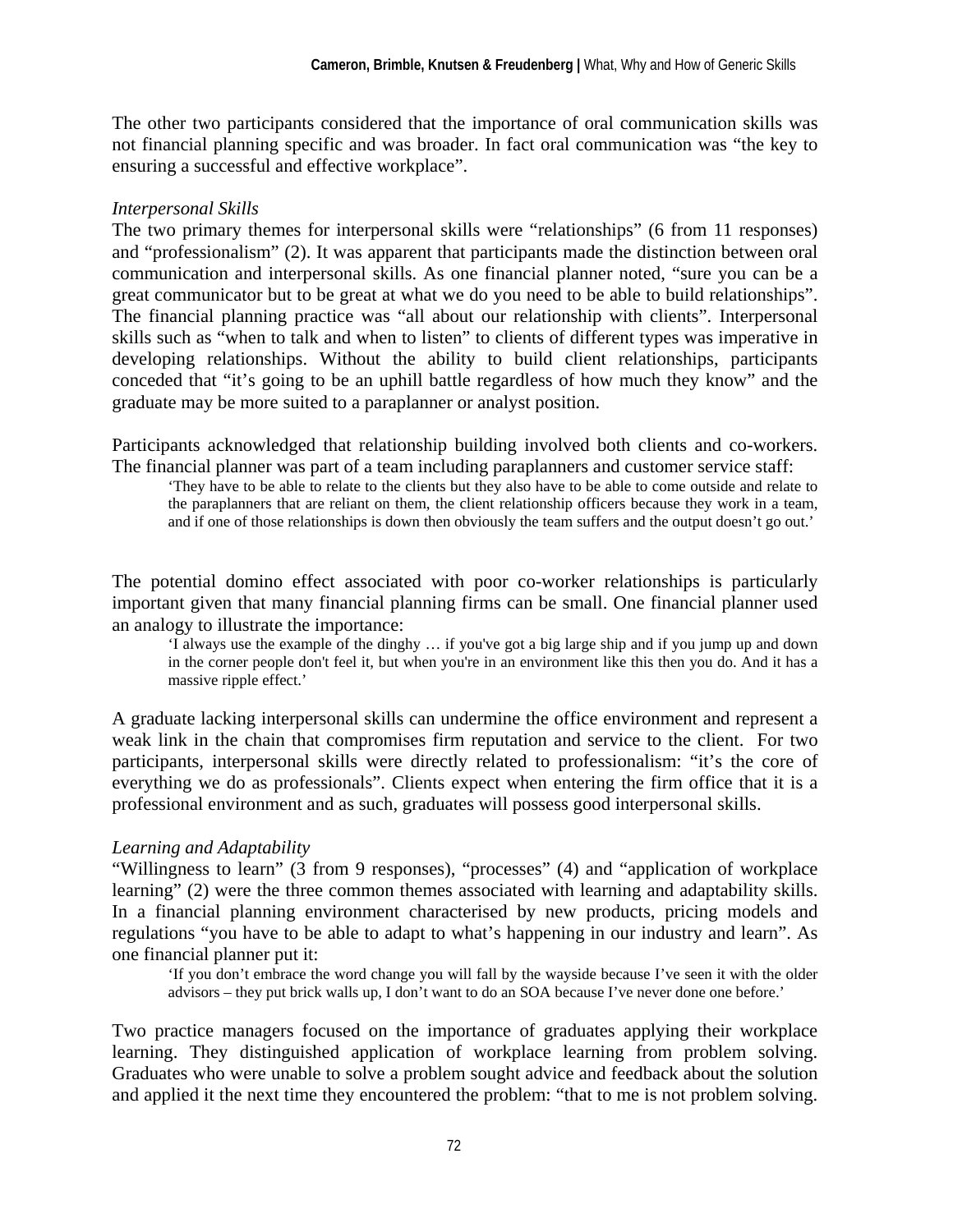That is a learning routine". Closely related to applying workplace knowledge is the graduates' willingness to learn in the workplace:

'So if I was interviewing a grad, I want to see that whilst they may be smart, I want to see that they get that they have a lot to learn…'

In particular, participants wanted graduates to learn processes, namely "being able to quickly grasp the way that we do things and to be able to understand the reasons why". Learning the processes may even enable graduates to "improve on the processes that are already there". One financial planner divided their practice into four areas and described the processes associated with each.

'The administration side of things so there is a processing and administration of all our files, plans and statements of advice and so forth; The paraplanning part which is learning the process of how a plan is developed which includes the research and analysing the information that comes in, loading it onto our computer programs; The analytical part which is analysing the data that comes out of the information that's provided by the client; The compliant side of things, which is making sure that everything we do in here is compliant, it's legal, meets all the requirements so that we are able to deliver quality advice every time without any fail.'

Graduates needed to learn the processes in all four areas because they form "the basis of what a financial planner should know before they become a financial planner".

## **Skill Deficiency**

From the same list of nine skills in Table 2 above, participants were then asked to identify the three skills that graduates or interns (as the case may be) were most deficient in (IQ 2). Responses were aggregated according to the nine skills and are displayed in Table 3. Based on frequency, the four greatest skill deficiencies (in order) were: written communication; interpersonal; problem solving; and conceptual and analytical. These results provide some support for Jackling and Sullivan's study which measured the standard of skill exhibited by recently employed financial planners. "Time management skills" (self-management), "questioning technique" (oral communication), "presentation skills" (oral communication) and "listening skills" (interpersonal) had the four lowest mean standards from a list of eight non-technical skills. The following section explores participant responses as to "*why"* written communication, interpersonal, problem solving and conceptual and analytical were the most deficient skills.

| <b>Skill</b>                | <b>Frequency</b> | Participants (%) |
|-----------------------------|------------------|------------------|
| Written communication       |                  |                  |
| Interpersonal               | 12               | 50               |
| Problem Solving             |                  | 46               |
| Conceptual and Analytical   | 10               | 42               |
| <b>Oral Communication</b>   |                  | 38               |
| Self-management             | n                | 25               |
| <b>Teamwork</b>             |                  |                  |
| Learning and Adaptability   |                  |                  |
| <b>Information Literacy</b> |                  |                  |

**Table 3: Skill Deficiency - which three skills are the graduates most deficient in?**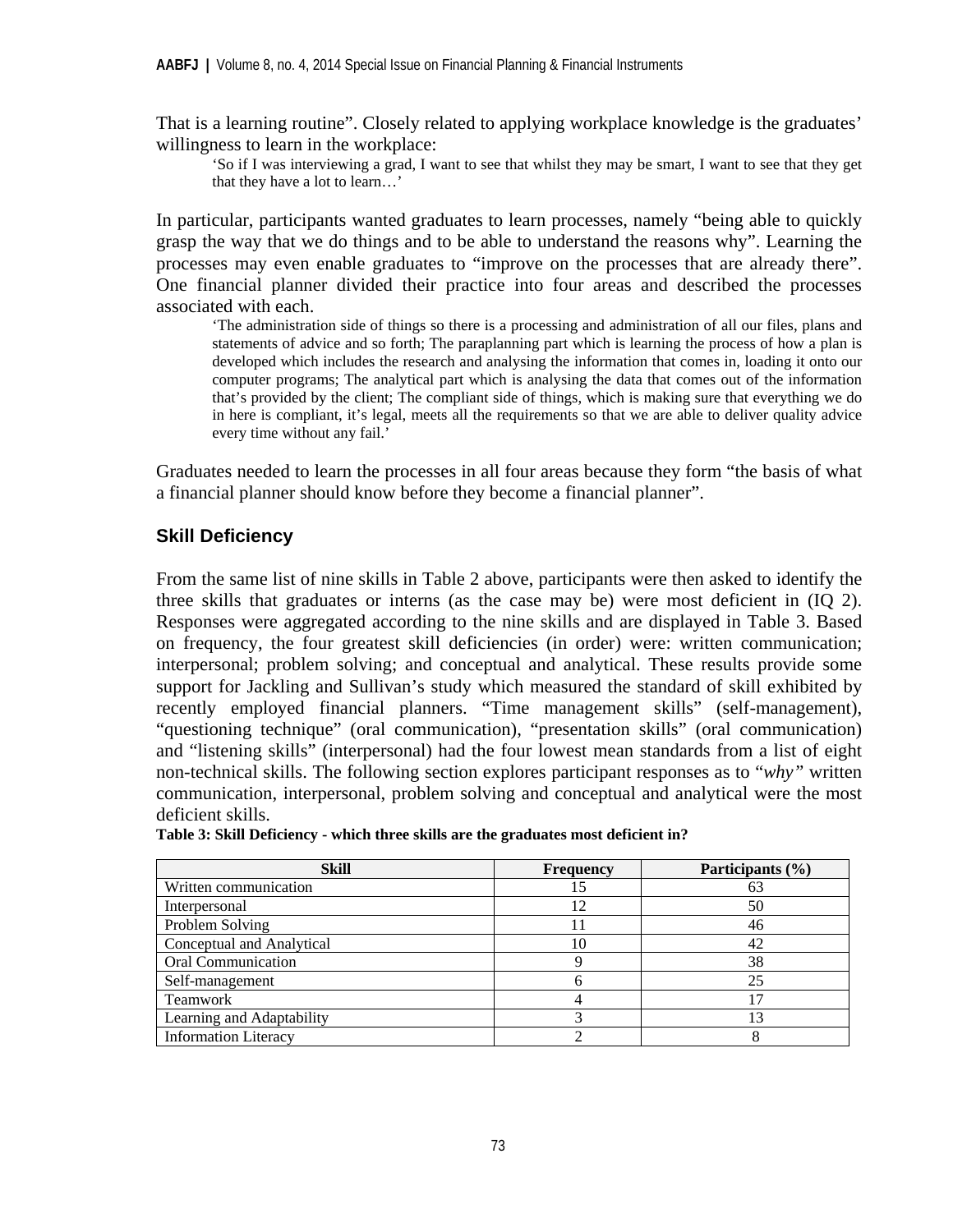### *Written Communication*

Nearly two thirds of all participants stated written communication as one of the three greatest skill deficiencies in graduates. In particular, participants focused on e-mails and letters to clients and service providers such as insurance companies and fund managers (10 from 15 responses). One financial planner expressed his frustration in these terms: "We have to proof read the letters because sometimes they are that bad they can't go out to a client."

Whilst financial planners noted that the use of templates solved some of the written communication problems (2), graduates' lacked the ability to properly structure (5) and use appropriate language (5), in other words "communicating in a manner which the client will understand". In terms of language, graduates were: over reliant on spell check – "Things like spell check are an issue though because if the computer doesn't pick up the mistake they won't either". Also graduates would say "something really personal" in professional e-mail communications and use unprofessional language in professional communications. On the latter point, one financial planner noted how poor written communication can jeopardise the firm's reputation:

'So, "ewes" refers to female sheep, not a group of people. If you're writing to an educated audience and you write "yous", they just groan. That is under-rated. It's an insight into my business that people see and they go "well the people that work here aren't fundamentally literate".'

Whilst graduates completed written assignments at university, this written communication skill does not appear to be transferable to a workplace context where letter and e-mail writing involves a different structure. One practice manager explained that graduate communications were either "very drawn out and long and you have to go what the hell is this person asking me" or they "have no idea how to draft the communication". Graduates also failed to appreciate that structure varies depending on the recipient. Financial planners noted that whereas a complex document such as a Statement of Advice should incorporate flowcharts and diagrams to facilitate client understanding, writing to a fund manager required a different structure to elicit understanding.

### *Interpersonal*

The three common themes associated with interpersonal skills were "experience" (4 from 12 responses), "personality" (3) and "emotional intelligence" (2). Participants acknowledged that the interpersonal skill of building relationships with clients and co-workers came with experience and was part of the graduates' life-long learning in financial planning. As one financial planner put it "you don't get taught those skills at uni". The transition from university to the workplace was a "culture shock" for graduates who did not have previous office experience. Graduates' reticence to reveal their true personality to co-workers and clients was stifling the development of their interpersonal skills. The personalities of graduates were "quite closed", they "needed to open up a bit" so that they could "fit in" to the practice. Participants suggested that experience and confidence were important factors. For example:

'I don't know if it's a confidence thing or what. I see a lot of potential in him (I don't think he sees it yet). He's not quiet but he doesn't let his personality shine through as much as he should or could.'

The graduates' emotional intelligence was discussed in the context of client and co-worker relationships. For example, a graduate received a concession from their boss and proceeded to tell colleagues. This was a lesson on "how not to be popular in about two seconds". According to one financial planner, the experience of the Global Financial Crisis had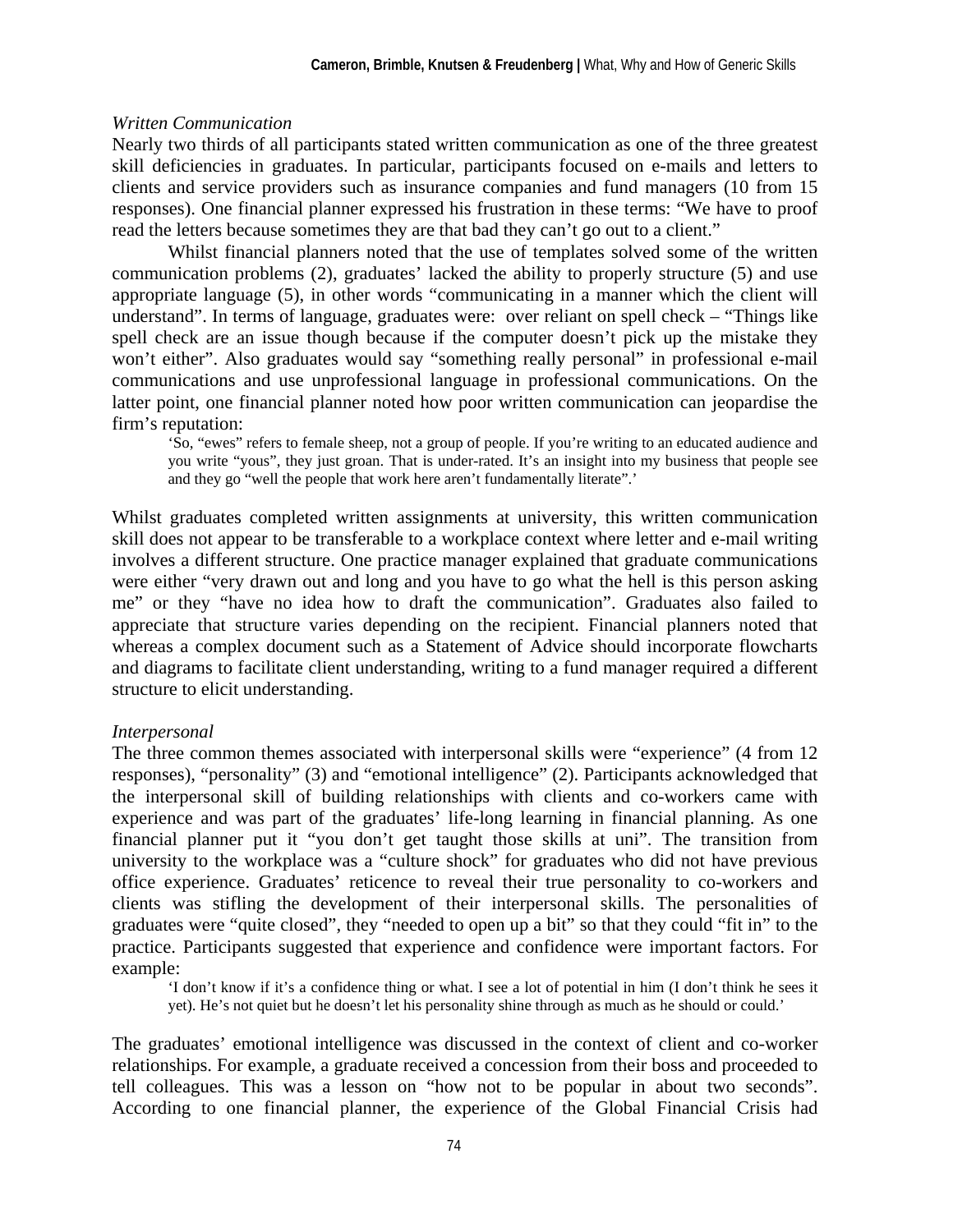highlighted the importance of graduates acquiring emotional intelligence as well as technical knowledge:

'when you're sitting in front of clients who have just lost half a million bucks.... how do you approach that? And, you know, there is a lot of emotional intelligence required in that, doesn't matter how smart you are, you're tapping in, you need to tap into their emotions, and you know, I guess, you need a bit of TLC around that area.'

#### *Problem Solving*

Given the emphatic result under skill importance, it is no surprise that the key theme underlying skill deficiency was "initiative" (8 from 11 responses). According to participants, a lack of initiative manifested itself in a number of ways. The graduate "waits for instruction to go and do something". Graduates were "asking too many questions all the time", "continually running over to someone and saying can you help me with this" and "seeking the solution before they've even thought about it". Laziness ("I'll just ask the question, it's easier"), passivity, "not knowing where to start" and "not knowing what to do next" were the main reasons proffered for this solution seeking behaviour. The graduates' deficiencies in problem solving skills hindered task completion, particularly tasks that were not part of the graduates' ordinary course of work:

'If they are assigned a task and then for whatever reason a particular task isn't a normal flow of the processes it just seems to come to a grinding halt.'

Graduates unable to complete the task were either seeking the solutions from supervisors or avoiding the task (taking "the passive route out" or even avoiding the supervisor!).

#### *Conceptual and Analytical*

Understanding of "context" (5 of 10 responses), "experience" (4), "application of technical knowledge" (3), and "attention to detail" (2) were the common themes underlying graduate deficiencies in conceptual and analytical skills. A number of planners acknowledged that the development of conceptual and analytical skills came down to experience:

'One of the common problems I've found is… the knowledge is given to you but there is no context around it the understanding of how it applies to real life isn't there. The ability to analyse the information as it comes through and applying that to your knowledge, I find there is definitely a disconnect there. How you can improve on that I'm not sure. Whether that's just experience through working in the field… you usually gain that knowledge and ability.'

In terms of conceptual skills, graduates needed to understand how their tasks fit within the financial planning process. They needed to "actually see what the task is and how important it is in the bigger picture". As one financial planner explained:

'Understanding there is a whole process that needs to take place. It's not just you know, understanding that 15% is tax from superannuation contributions. Those sorts of things you can learn.'

The inability to apply technical knowledge in the workplace and to exercise attention to detail was the key deficiencies in analytical skills. This was a source of frustration for one practice manager in a large financial planning firm who has had to incorporate conceptual and analytical skills into the induction process. She expected that graduates would enter the workplace and be able to apply their knowledge to specific scenarios. One financial planner expressed the difference between knowledge and application as "theory versus practicality":

'normally one of the first questions I ask a new recruit when they first start with us, when I just work out their training plans, is we'll tell them about insurance. And invariably they go back to the normal default sort of textbook stuff, but it's about how that applies and how it might apply.'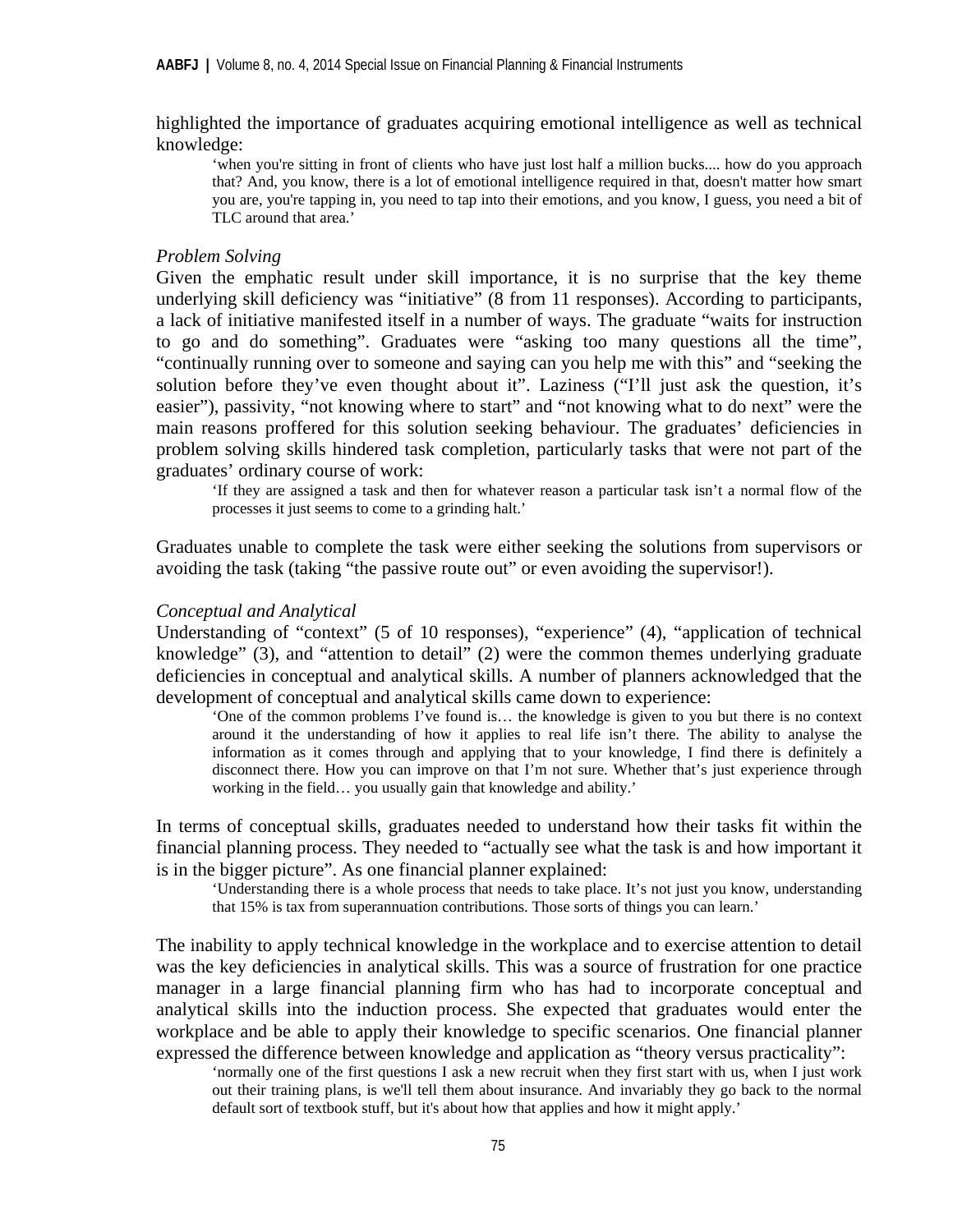Overall, the analysis reveals that interpersonal and problem solving skills were considered the most important but also the most deficient skill sets amongst graduates. Written communication was the most emphatic result amongst skill deficiency and importance. In particular, graduates need to learn how to write a professional e-mail and letter and have the capacity to build relationships. Initiative within problem solving skills was the most frequently cited theme. The ability to solve a client's financial problems may be the foundation of financial planning, but employers were more concerned with the graduates' initiative in approaching them with solutions. Whilst participants acknowledged that experience was important, the general perception was that higher education could do more to equip students with these skills. The learning activities that financial planners and practice managers suggest could be included in the curriculum, namely the "how" of generic skills, are discussed in the section that follows.

## **Learning Activities to Improve Skills**

The third and final interview question required participants to identify the learning activities that they would include in a course to improve the professional skills of graduates (IQ 3). The range of professional or generic skills included client communication (people skills, building rapport) (11 responses), written communications (10), professionalism (9), telephone skills (8), self-awareness (body language, presentation) (7), handling objections/complaints/conflict (5), active listening (4) and team work (4). This is largely in line with the discussion above, however highlights the areas of concern to the interviewees.

In terms of learning activities to build these skills, there was a clear consensus amongst the interviewees with role playing, presentations, business writing and observation being commonly suggested. Role play was the most prevalent with eleven participants arguing for full planning process role plays including initial interviews, fact find interviews, plan presentations and follow-ups. Others extended this to business telephone conversations role-play (8 responses) and employment interviews (6). Others mentioned professional dress as a key issue in terms of authenticity and professional awareness and preparation. There was a strong emphasis on practice and active learning through participation:

 'It's [client communication] a bit like having read the manual about Honda and understanding exactly how Honda works and everything about it, but you've never seen or touched one.'

 'How to answer the telephone, how to speak, how to respond. Not yep, yep, yep, yep, yep kind of thing. How to do that in a business context.... how to talk on the phone, how to end a conversation, how to deal with separate issues, how to deal with a complaint.'

Presentations (9 responses) were also argued to be a useful tool, both in terms of practicing and learning these skills, gaining confidence and taking students out of their comfort zone. A key activity suggested by participants was to get students up and talking as learning the facets of effective presentation is secondary to actually doing it. Participation also enables development of other attributes such as body language:

'Not just the presentation skills, but personal body language, visual presentations, beginner confidence'

'To actually put a couple of sentences together, might even help their social life. They actually might talk to someone.'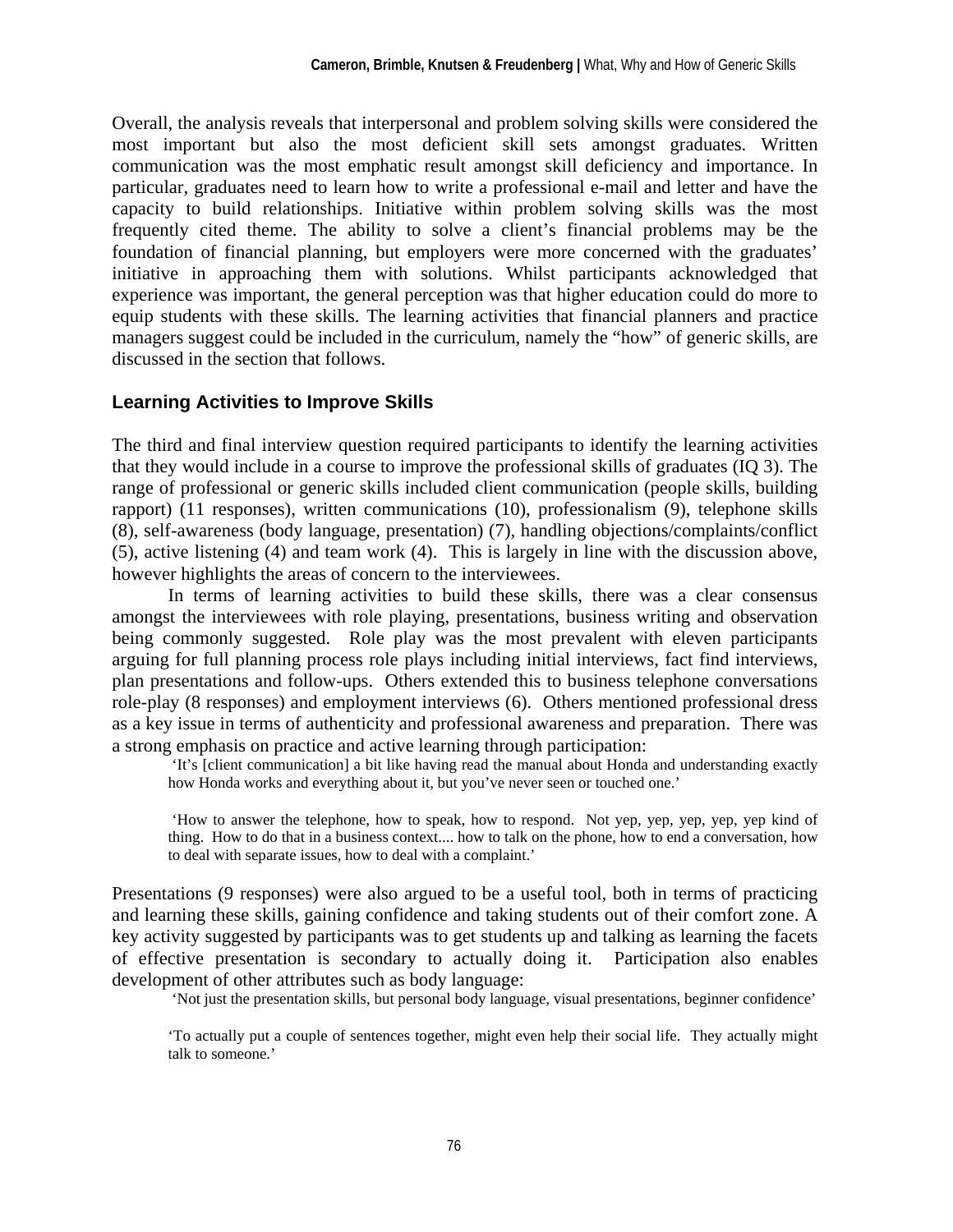Activities involving business writing were also commonly recommended, particularly in terms of business letters, business language, attention to detail (spelling) and electronic communication. Interviewees appeared surprised (and dismayed) at the lack of ability in this regard:

'... if you can't even spell, can't even spell-check really.....'

'They don't really know how to even set out a letter.'

Observation was also suggested as an important strategy primarily in terms of observing seasoned practitioners with real clients (4 responses), industry speakers (4) and through mentoring programs. Other strategies include real world case studies (3) and use of commercial software (3).

In addition to the activities suggested, thematic analysis also raised two particular contextual issues. First, it is clear that interviewees were impressed with the technical abilities of students, yet questioned their ability to apply them in a business environment. This led to the call for more activities (role plays, case studies) that focussed on the application and 'doing' type approaches. Second, the issue of professionalism transcended the entire discussion from the need for students to be professionally aware, self-aware and to conduct themselves appropriately in a business environment (including social business environments). This included a need for students to understand and respect that the value of the business is tied to clients and therefore the importance of building relationships with clients and providing them appropriate service:

'It was almost like he was going to school rather than going to work – it was just a lack of professionalism.'

'{name supressed} is very, very efficient. But on actual people skills, if she had a call with a client..... she got that done, got off the phone and was onto the next thing. No relationship with the client, there was no bit of banter, bit of a chat.'

'having respect for the value of the firm.'

Overall, the interviewees recommend a range of active learning strategies that focus on generic skills contextualised to the financial planning environment. This could be operationalised through a range of innovative strategies that, to our knowledge, have not been applied in financial planning higher education programs such as service learning programs based on financial literacy community education, simulated WIL through practitioner developed and assessed case based learning, or the development of student advice hypotheticals that include changing client circumstances in the context of game theory and student challenges. The video recording of existing presentation assessment items and client role play exercises, supported by appropriate feedback activities, can also have a positive impact on self-efficacy, oral communication and interpersonal skills (Yakura 2009). Further development of such skills would complement the technical capabilities nurtured in current education programs. We note, however, that developing and implementing such strategies in the current higher education environment will be a challenge as this will require both financial and human capital resources which may not be available or allocated to such pursuits. Furthermore, the ever crowded curriculum, with the common challenge of few financial planning academics on staff may undermine these further. However, with collaboration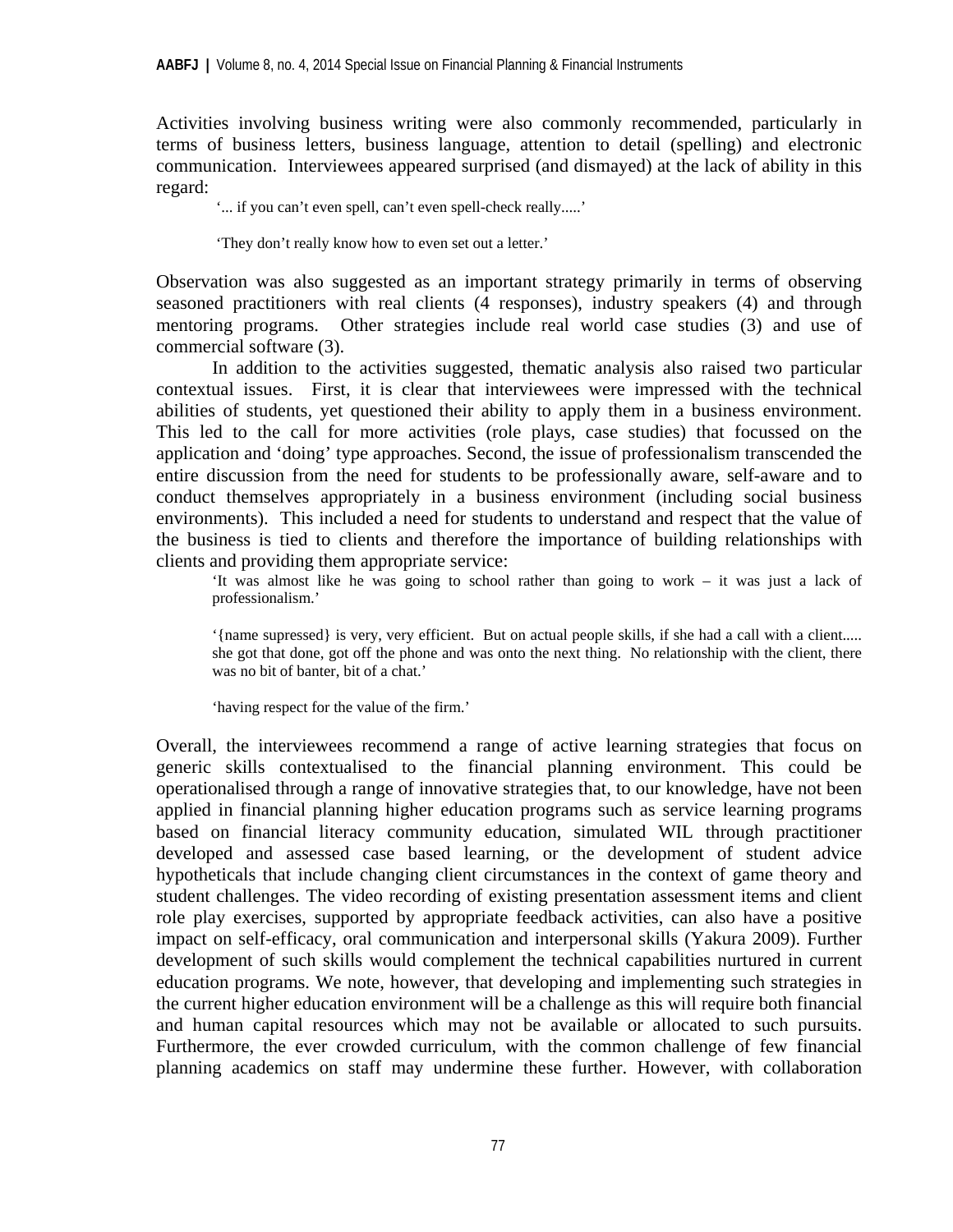between institutions, the profession bodies and industry, we contend that progress can be made.

## **LIMITATIONS AND FUTURE RESEARCH**

There are a number of limitations attached to this study including the small sample size, sample location (South East Queensland) and the participants' pre-existing relationship with the Professional Degree. Whilst there was some confusion during interviews when interpreting generic skills the interviewer was able to clarify meanings. Also ethical awareness could also have been added as a tenth generic skill. Future research could compare employer and student perceptions of their skills to identify gaps and address how these gaps in perceptions can be addressed in the financial planning curriculum. Additionally, research could evaluate the generic skills development of students engaging in one or more activities recommended by the participants in this study. A greater sample size would also facilitate future analysis of demographic factors that may have a significant impact on skill importance and skill deficiencies such as the participants' age, length of service in financial planning and educational background, how many graduates the participants have observed and the institutions the graduates completed their studies.

## **CONCLUSION**

For the proposed educational reforms to financial planning to have traction it is important that they particularly address areas of generic and technical skill importance (the *what*). To do so requires an understanding of the meanings financial planners ascribe to those skills and why the skills are important or deficient (the *why*). The educational framework must incorporate learning activities that address the important and deficient skills in a meaningful and effective way (the *how*). In terms of generic skills, this article provides an instrumental case study involving 24 interviews with financial planning firms which explored the what, how and why of generic skills. These interviews revealed that the three most important skills were oral communication, problem solving (including initiative) and interpersonal skills. Two of these important skills (problem solving and interpersonal skills) were considered to be in the top three greatest skill deficiencies, together with written communication skills. Consequently, it is argued that problem solving and interpersonal skills in particular are areas in need of urgent attention by tertiary institutions currently offering degree and diploma programs in financial planning.

To provide greater contextualisation, the study then explored *why* the skills are identified as important and deficient related to financial planners and graduates. Finally, insight was provided by industry participants as to *how* these generic skills could be incorporated and addressed in education programs. This included practice and active learning through participation, role plays and authentic assessment items that got students out of their comfort zones and made them aware of the profession they are about to enter.

It is argued that for these skills to be addressed there needs to be greater coordination and collaboration of stakeholders, particularly universities and industry, as a common theme emerging was "transferability", as students can struggle to apply the skills and knowledge learnt at university in the workplace. This transferability of skills is critical, and may require more partnerships such as work integrated learning, and cross-over programs where industry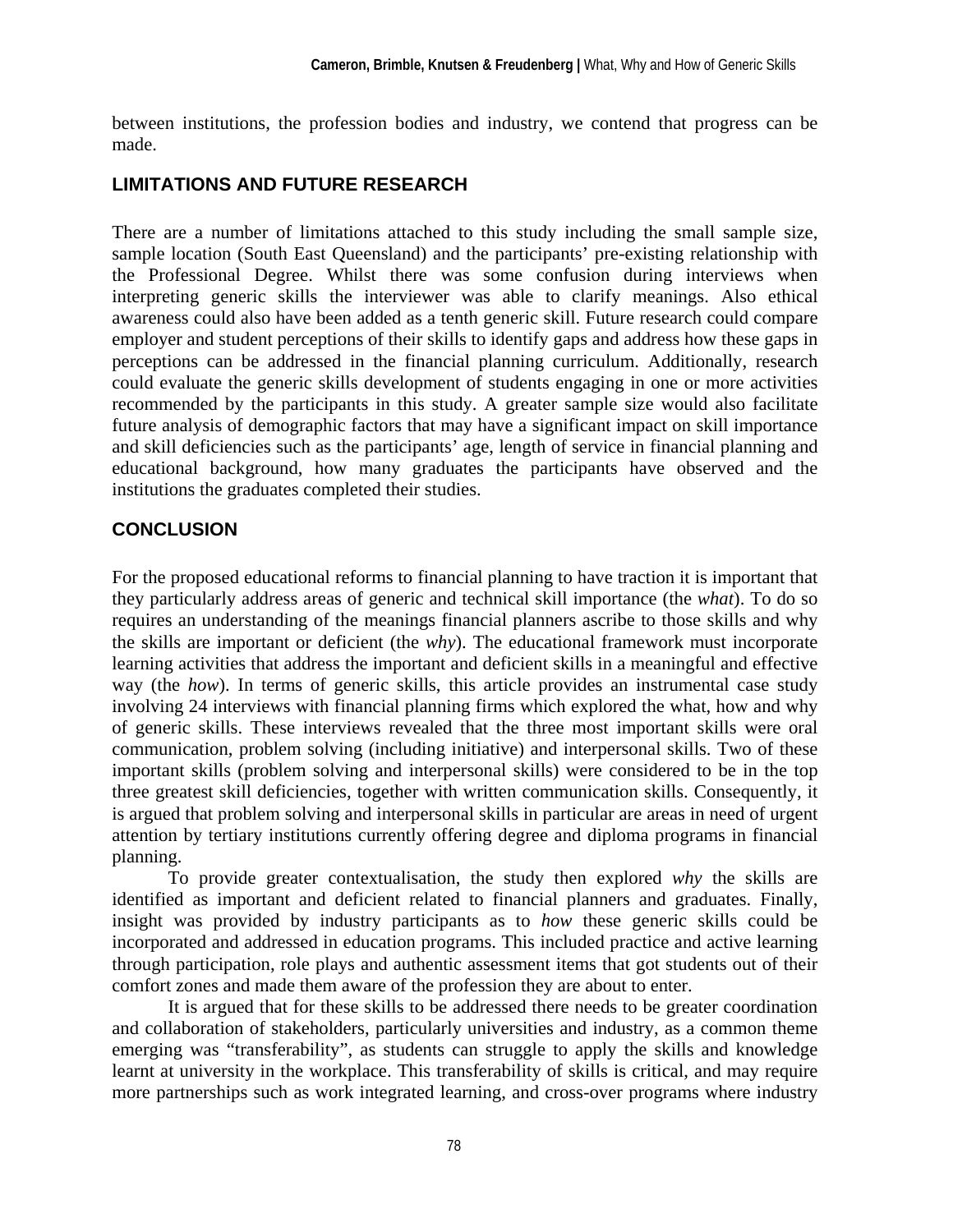are more active participants in students' tertiary education, a current example of which is the Professional Development Program (Freudenberg et al. 2010 and 2011). This study has expanded the literature by exploring the "why", "how" and "what" of generic skills in financial planning education from a stakeholder perspective. It is envisaged that this exploration can contribute to future discussions involving government, professional associations, employers and higher education institutions in developing an educational framework that meets the needs of an emerging profession.

## **References**

- Atkinson, L, Rizzetti, J & Smith, S 2005, 'Online resources for work-integrated learning: A case study in re-usability and flexibility', *in Balance, Fidelity, Mobility: Maintaining the Momentum? Australasian Society for Computers in Learning in Tertiary Education* (ASCILITE), Brisbane, pp37-45.
- Australian Association of Graduate Employers (AAGE) 2011, *2011 AAGE Employer Survey*, Sydney, accessed 18/08/13, http://www.aage.com.au/index.php/memberservices/surveys-research/employer-survey.
- Australian Chamber of Commerce and Industry and Business Council of Australia (ACCI & BCA) 2002, *Employability skills for the future*, accessed 20/4/2009, http://www.dest.gov.au/ NR/rdonlyres/4E332FD9-B268-443D-866C-621D02265C3A/2212/final\_report.pdf.
- Australian Securities and Investments Commission 2003, 'Survey on the quality of financial planning advice', Report No 18, Sydney.
- Australian Securities and Investments Commission 2006, 'Shadow shopping on superannuation advice', Sydney.
- Australian Securities and Investments Commission 2009, 'Licensing: Training of financial planning advisers', Regulatory Guide 146, Sydney.
- Australian Securities and Investments Commission 2011, 'Licensing: Assessment and professional development framework for financial advisers', Consultation Paper 153, Sydney.
- Australian Securities and Investments Commission 2013, 'Licensing: Training of financial product advisers – Updates to RG 146', Consultation Paper 212, Sydney.
- Bandura, A 1977, 'Self-efficacy: toward a unifying theory of behavioral change', *Psychological Review*, vol.84, pp191-215. http://dx.doi.org/10.1037/0033- 295X.84.2.191
- Bandura, A 1982, 'Self-efficacy mechanism in human agency' *American Psychologist*, vol.37, no.2, pp122-147. http://dx.doi.org/10.1037/0003-066X.37.2.122
- Barrie, S, Hughes, C & Smith, C 2009, 'The national graduate attributes project: key issues to consider in the renewal of learning and teaching experiences to foster graduate attributes', Australian Learning and Teaching Council, Sydney.
- Bennett, N, Dunne, E & Carre, C 1999, 'Patterns of core and generic skill provision in higher education', *Higher Education*, vol.37, no.1, pp71-93. http://dx.doi.org/10.1023/A:1003451727126
- Blackwell, A, Bowes, L, Harvey, L, Hesketh, A & Knight, P 2001, 'Transforming work experience in higher education', *British Educational Research Journal*, vol.27, no.3, pp269-285. http://dx.doi.org/10.1080/01411920120048304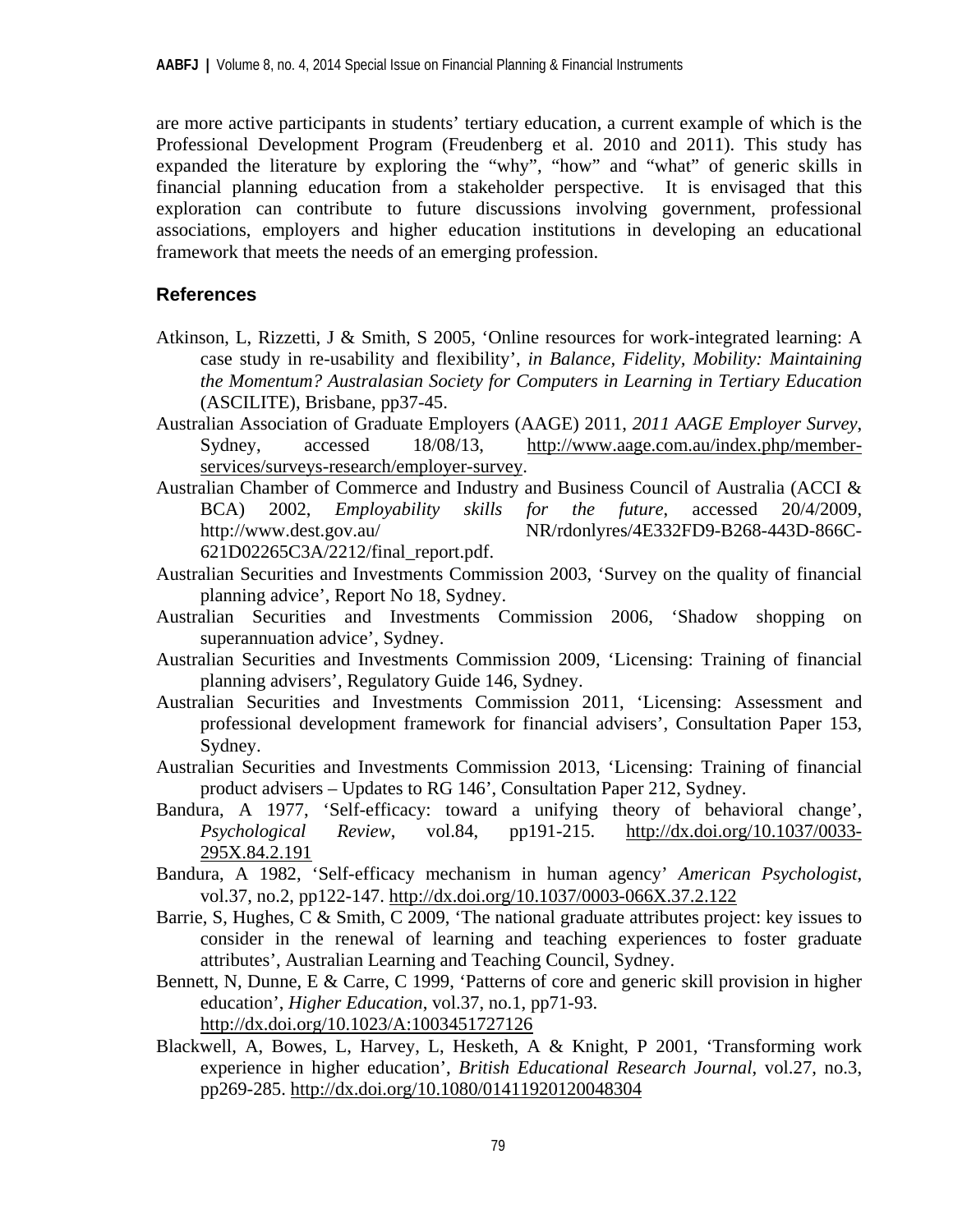- Brimble, M, Cameron, C, Freudenberg, B, Fraser, C & MacDonald, K 2012, 'Collaborating with industry to enhance financial planning and accounting education', *Australasian Accounting Business and Finance Journal*, vol.6, no.4, pp79-93.
- Bruce, K & Gupta, R 2011, 'The financial planning education and training agenda in Australia', *Financial Services Review*, vol.20, no.1, pp61-74.
- Cowen, J, Blair, WT, & Taylor, SM 2006, 'Personal financial planning education in Australian universities', *Financial Services Review*, vol.15, no.1, pp43-57.
- Cull, M 2009, 'The rise of the financial planning industry', *Australasian Accounting Business & Finance Journal*, vol.3, no.1, pp26-37.
- Dacre Pool, L & Sewell, P 2007, 'The key to employability: developing a practical model of graduate employability', *Education + Training*, vol.49, no.4, pp277-289.
- Duijnhouwer, H, Prins, FJ & Stoking, KM 2012, 'Feedback providing improvement strategies and reflection on feedback use: effects on students' writing motivation, process and performance', *Learning and Instruction*, vol.22, pp171-184. http://dx.doi.org/10.1016/j.learninstruc.2011.10.003
- Financial Planning Association (FPA) 2009, 'Education expectations for professional financial planners', November 2009.
- Financial Planning Association (FPA) 2010, 'Education strategy for the financial planning profession', *FPA Strategy Paper*, accessed 27/9/2011, http://203.210.122.153/fpa/media/FPA/Website%20files/Pub\_/11%20FPA%20Educatio n%20Strategy%20Paper\_2010\_11\_23.pdf.
- Financial Planning Education Council (FPEC) 2012, 'Australian Higher Education Curriculum and Accreditation Framework in Financial Planning', Sydney.
- Freudenberg, B, Brimble, M & Cameron, C 2009, 'The building of a professional: creating greater career identity within a degree', *The International Journal of Learning*, vol.16, no.10, pp253-266.
- Freudenberg, B, Brimble, M, & Cameron, C 2010, 'Where there is a WIL there is a way', *Higher Education Research & Development*, vol.29, no.5, pp575-588. http://dx.doi.org/10.1080/07294360.2010.502291
- Freudenberg, B, Brimble, M, Vyvyan, V & Corby, D 2008, 'A penny for your thoughts: can participation in a student-industry conference improve students' presentation selfefficacy and more?', *The International Journal of Learning*, vol.15, no.5, pp187-200.
- Gist, ME & Mitchell, TR 1992, 'Self-efficacy: A theoretical analysis of its determinants and malleability', *Academy of Management Review*, vol.17, no.2, pp183–211.
- Goetz, JW, Tombs, JW & Hampton, VL 2005, 'Easing college students' transition into the financial planning profession', *Financial Services Review*, vol.14, pp231-251.
- Goetz, JW, Zhu, D, Hampton, VL, Chatterjoe S, & Salter, J 2011, 'Integration of professional certification examinations with the financial planning curriculum: increasing efficiency, motivation and professional services', *American Journal of Business Education*, vol.4, no.3, pp35-46.
- Hassall, T, Arquero, JL, Joyce, J & Gonzalez, JM 2013, 'Communication apprehension and communication self-efficacy in accounting students', *Asian Review of Accounting*, vol.21, no.2, pp160-175. http://dx.doi.org/10.1108/ARA-03-2013-0017
- Institute of Chartered Accountants of Australia (ICAA) 2007, 'Key Observations: A Forum on the Financial Planning Industry', Sydney.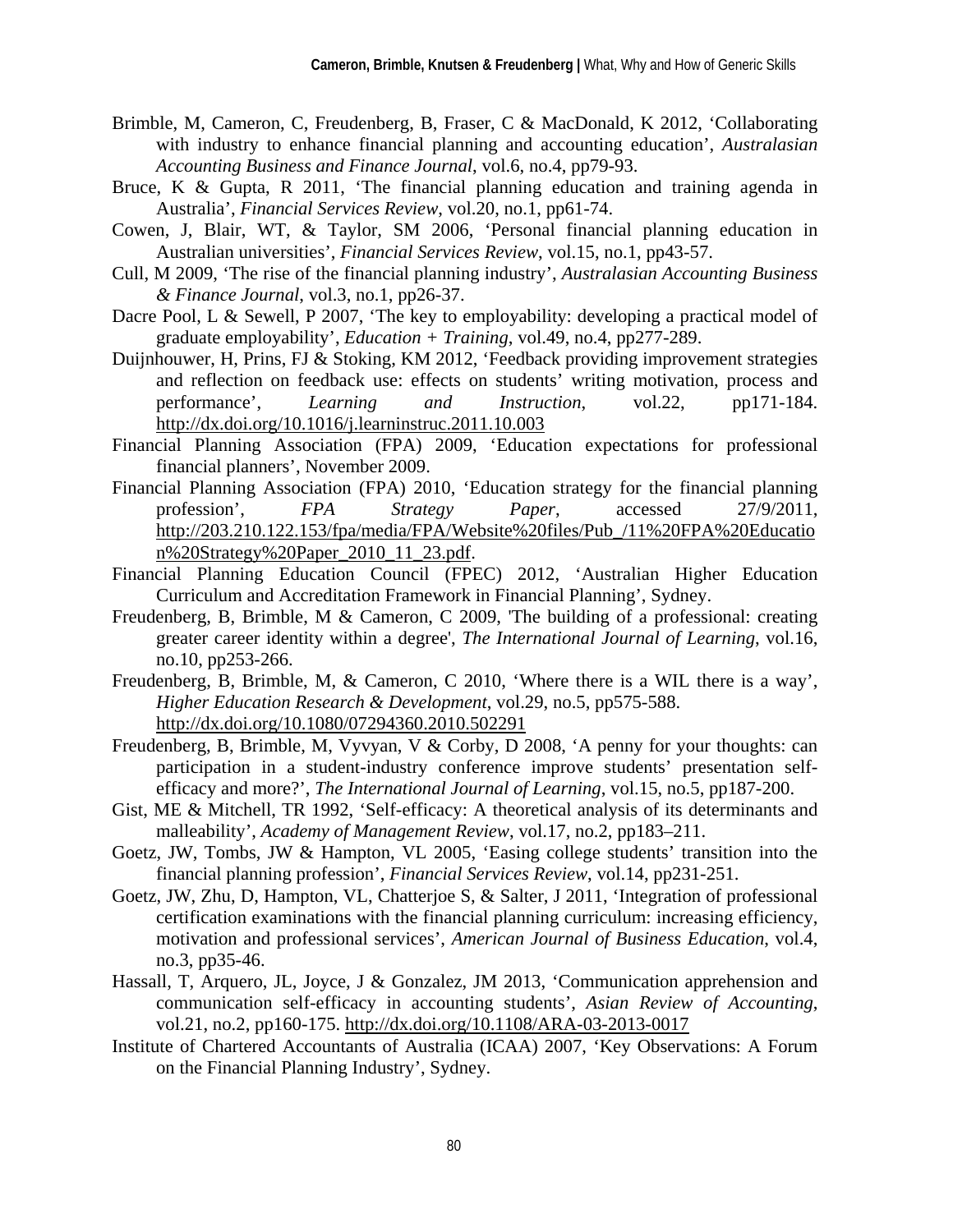- Institute of Chartered Accountants of Australia (ICAA) and CPA Australia (CPA) 2012, *Professional Accreditation Guidelines for Higher Education Programs*, accessed 11/9/2013, http://www.cpaaustralia.com.au/cpa-program/information-foracademics/accreditation-guidelines-for-higher-education-programs.
- Jackling, B & De Lange, P 2009, 'Do accounting graduates' skills meet the expectations of employers? A matter of convergence and divergence', *Accounting Education*, vol.18, no.14/5, pp369-85.
- Jackling, B & Sullivan, C 2007, 'Financial planners in Australia: an evaluation of gaps in technical and behavioral skills', *Financial Services Review*, vol.16, pp211-228.
- Jackson, D 2013, 'The contribution of work-integrated learning to undergraduate employability skills outcomes', *Asia-Pacific Journal of Cooperative Education*, vol.14, no.2, pp99-115.
- Jackson, D & Chapman, E 2012, 'Non-technical competencies in undergraduate business degree programs: Australian and UK perspectives' *Studies in Higher Education*, vol.37, no.5, pp541-567. http://dx.doi.org/10.1080/03075079.2010.527935
- Jackson, D & Chapman, E 2013, 'Non-technical skill gaps in Australian business graduates',  $Education + Training$ , vol.54, no.2/3, pp96-113.
- Kavanagh, M & Drennan, L 2008, 'What skills and attributes does an accounting graduate need? Evidence from student perceptions and employer expectations', *Accounting and Finance*, vol.48, no.2, pp279-300. http://dx.doi.org/10.1111/j.1467-629X.2007.00245.x
- Krause, MJ 2007, 'Assessing the 'new information professional' beyond college', *The CPA Journal*, vol.77, no.9, pp68-71.
- Lizzio, A & Wilson, K 2004, 'First-year students' perceptions of capability', *Studies in Higher Education*, vol.29 no.1, pp109-128. http://dx.doi.org/10.1080/1234567032000164903
- Martin, CL 2007, 'Developing a personal financial planning program: more than just courses', *Journal of College Teaching & Learning*, vol.4, no.11, pp79-84.
- Merino, BD 2006, 'Financial scandals: another clarion call for educational reform a historical perspective', *Issues in Accounting Education*, vol.21, no.4, pp363-381. http://dx.doi.org/10.2308/iace.2006.21.4.363
- Patrick, C-J, Peach, D, Pocknee, C, Webb, F, Fletcher, M, & Pretto, G 2009, *The WIL [Work Integrated Learning] report: A national scoping study*, report sponsored by Australian Learning and Teaching Council (ALTC), Brisbane, QLD.
- Precision Consultancy 2007, *Graduate employability skills*, prepared for Business, Industry and Higher Education Collaboration Council, Barton, ACT.
- Purnell, F & Levy, B 2011. 'The educated adviser', *Financial Planning Magazine*, accessed 23/9/2011, http://www.financialplanningmagazine.com.au/Article/The-educatedadviser/530604.aspx.
- Rossetto, LC & Murphy, B 2010, 'Embedding communication skills for future financial planners', *Australasian Accounting Finance and Banking Journal*, vol.4, no.4, pp73-85.
- Stake, RE 1995, *The art of case study research*, SAGE Publications, Thousand Oaks, CA.
- Sugara, S, Suzuki, K & Boland, G 2010, 'Students' major choice in accounting and its effect on their self-efficacy towards generic skills', *Asian Review of Accounting*, vol.18, no.2, pp131-147. http://dx.doi.org/10.1108/13217341011059390